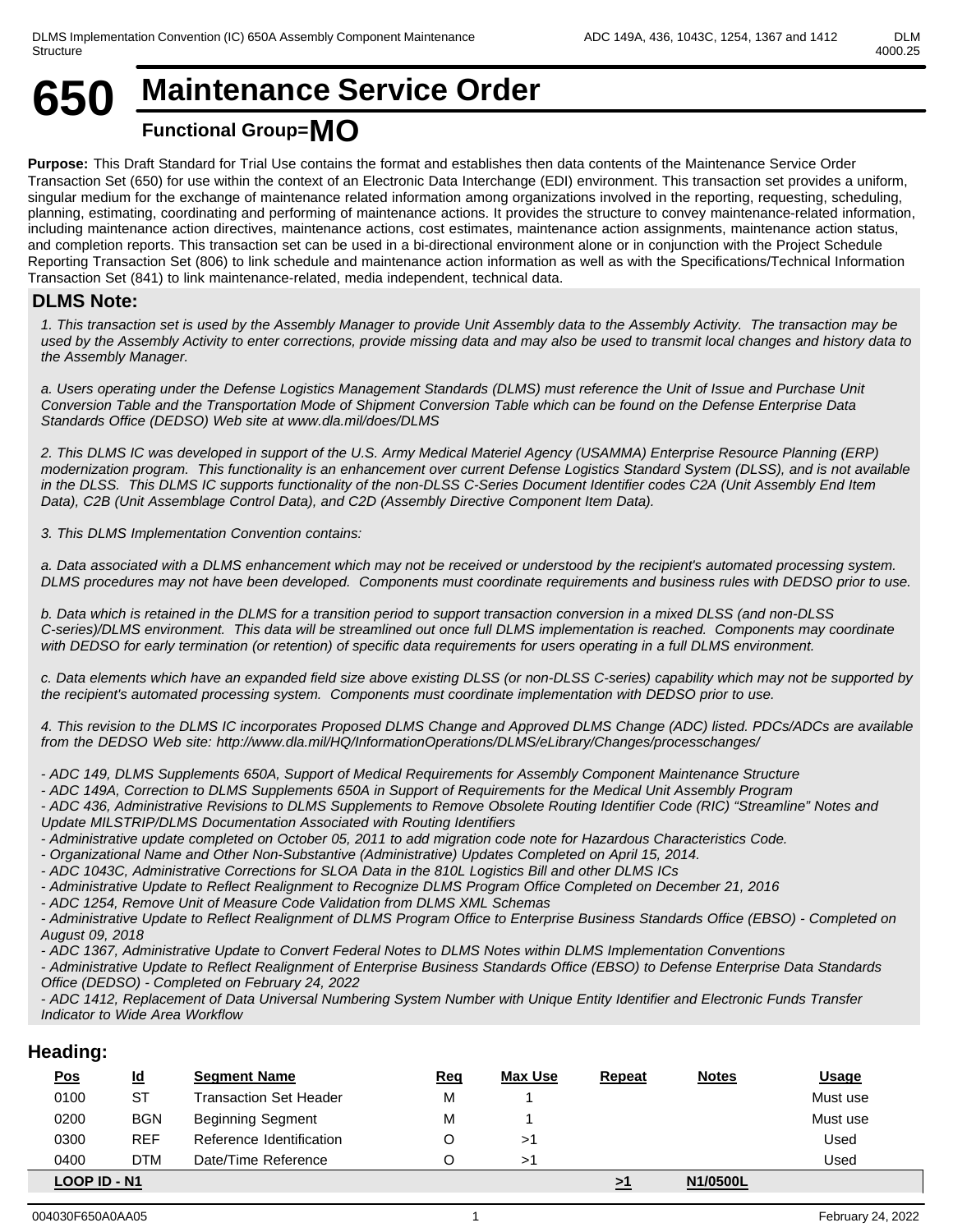DLMS Implementation Convention (IC) 650A Assembly Component Maintenance Structure **Structure** and the structure of the structure of the structure of the structure of the structure of the structure of the structure of the structure of the structure of the structure of the structure of the struc

4000.25

| $\underline{\mathsf{Pos}}$ | $\underline{\mathsf{Id}}$ | <b>Segment Name</b>                      | Req | <b>Max Use</b> | <b>Repeat</b>       | <b>Notes</b> | <b>Usage</b> |
|----------------------------|---------------------------|------------------------------------------|-----|----------------|---------------------|--------------|--------------|
| 0500                       | N <sub>1</sub>            | Name                                     | O   |                |                     | N1/0500      | Used         |
| $*0600$                    | N <sub>2</sub>            | <b>Additional Name Information</b>       | O   | 2              |                     |              |              |
| $* 0700$                   | N <sub>3</sub>            | Address Information                      | O   | 2              |                     |              |              |
| $* 0800$                   | N <sub>4</sub>            | Geographic Location                      | O   |                |                     |              |              |
| $* 0900$                   | <b>PER</b>                | Administrative Communications<br>Contact | O   | >1             |                     |              |              |
| 1000                       | <b>REF</b>                | Reference Identification                 | O   | >1             |                     |              |              |
| * LOOP ID - LM             |                           |                                          |     |                | $\geq$ <sup>1</sup> |              |              |
| $*1100$                    | <b>LM</b>                 | Code Source Information                  | O   |                |                     |              |              |
| $*1200$                    | LQ                        | <b>Industry Code</b>                     | M   | >1             |                     |              |              |
| $*1300$                    | <b>PER</b>                | Administrative Communications<br>Contact | O   | >1             |                     |              |              |
| $*1400$                    | <b>REF</b>                | Reference Identification                 | O   | >1             |                     |              |              |

# **Detail:**

| Pos                  | $\underline{\mathsf{Id}}$ | <b>Segment Name</b>                         | Req                                                                                   | <b>Max Use</b> | <b>Repeat</b> | <b>Notes</b> | <b>Usage</b> |
|----------------------|---------------------------|---------------------------------------------|---------------------------------------------------------------------------------------|----------------|---------------|--------------|--------------|
| LOOP ID - HL         |                           |                                             |                                                                                       |                | $\geq 1$      | N2/0100L     |              |
| 0100                 | HL                        | <b>Hierarchical Level</b>                   | M                                                                                     | $\mathbf{1}$   |               | N2/0100      | Must use     |
| 0200                 | SPI                       | Specification Identifier                    | O                                                                                     | $\mathbf{1}$   |               |              |              |
| 0300                 | <b>REF</b>                | Reference Identification                    | O                                                                                     | >1             |               |              | Used         |
| 0400                 | LIN                       | Item Identification                         | O                                                                                     | >1             |               |              | Used         |
| 0500                 | <b>DTM</b>                | Date/Time Reference                         | O                                                                                     | >1             |               |              |              |
| 0600                 | QTY                       | Quantity                                    | O                                                                                     | >1             |               |              | Used         |
| 0700                 | <b>YNQ</b>                | Yes/No Question                             | O                                                                                     | >1             |               | N2/0700      | Used         |
| 0800                 | AMT                       | Monetary Amount                             | O                                                                                     | >1             |               |              | Used         |
| 0900                 | PCT                       | <b>Percent Amounts</b>                      | O                                                                                     | >1             |               |              |              |
| 1000                 | <b>MEA</b>                | Measurements                                | O                                                                                     | >1             |               |              | Used         |
| * LOOP ID - CLI      |                           |                                             |                                                                                       |                | $\geq 1$      |              |              |
| $*1100$              | <b>CLI</b>                | Cost Line Item                              | $\mathsf O$                                                                           | $\mathbf{1}$   |               |              |              |
| * 1200               | QTY                       | Quantity                                    | O                                                                                     | $>1$           |               |              |              |
| $*1300$              | AMT                       | Monetary Amount                             | O                                                                                     | >1             |               |              |              |
| 1400                 | <b>RPA</b>                | Rate Amounts or Percents                    | O                                                                                     | $>1$           |               |              |              |
| <b>LOOP ID - LM</b>  |                           |                                             |                                                                                       |                | $\geq 1$      | N2/1500L     |              |
| 1500                 | LM                        | Code Source Information                     | $\circ$                                                                               | $\mathbf{1}$   |               | N2/1500      | Used         |
| 1600                 | ${\sf LQ}$                | <b>Industry Code</b>                        | M                                                                                     | >1             |               |              | Must use     |
| * 1700               | <b>REF</b>                | Reference Identification                    | O                                                                                     | >1             |               |              |              |
| $*1800$              | <b>DTM</b>                | Date/Time Reference                         | O                                                                                     | >1             |               |              |              |
|                      |                           |                                             |                                                                                       |                |               |              |              |
| * LOOP ID - NM1      |                           |                                             |                                                                                       |                | $\geq 1$      | N2/1900L     |              |
| * 1900               | NM <sub>1</sub>           | Individual or Organizational Name           | $\circ$                                                                               | $\mathbf 1$    |               | N2/1900      |              |
| 2000                 | N2                        | Additional Name Information                 | O                                                                                     | $\overline{c}$ |               |              |              |
| $*2100$              | N3                        | Address Information                         | O                                                                                     | $\overline{c}$ |               |              |              |
| $*2200$              | N4                        | Geographic Location                         | O                                                                                     | $\mathbf{1}$   |               |              |              |
| $*2300$              | COM                       | <b>Communication Contact</b><br>Information | O                                                                                     | $>1$           |               |              |              |
| 2400                 | <b>REF</b>                | Reference Identification                    | $\circ$                                                                               | $>1$           |               |              |              |
| <b>LOOP ID - MTX</b> |                           |                                             |                                                                                       |                | $\geq 1$      |              |              |
| 2500                 | <b>MTX</b>                | Text                                        | O                                                                                     | $\mathbf{1}$   |               |              | Used         |
| 2600                 | <b>DTM</b>                | Date/Time Reference                         | O                                                                                     | >1             |               |              |              |
| 2700                 | NM <sub>1</sub>           | Individual or Organizational Name           | O                                                                                     | >1             |               |              |              |
| 2800                 | <b>REF</b>                | Reference Identification                    | O                                                                                     | >1             |               |              |              |
| 2900                 | <b>SE</b>                 | <b>Transaction Set Trailer</b>              | $\mathsf{M}% _{T}=\mathsf{M}_{T}\!\left( a,b\right) ,\ \mathsf{M}_{T}=\mathsf{M}_{T}$ | $\mathbf{1}$   |               |              | Must use     |
|                      |                           |                                             |                                                                                       |                |               |              |              |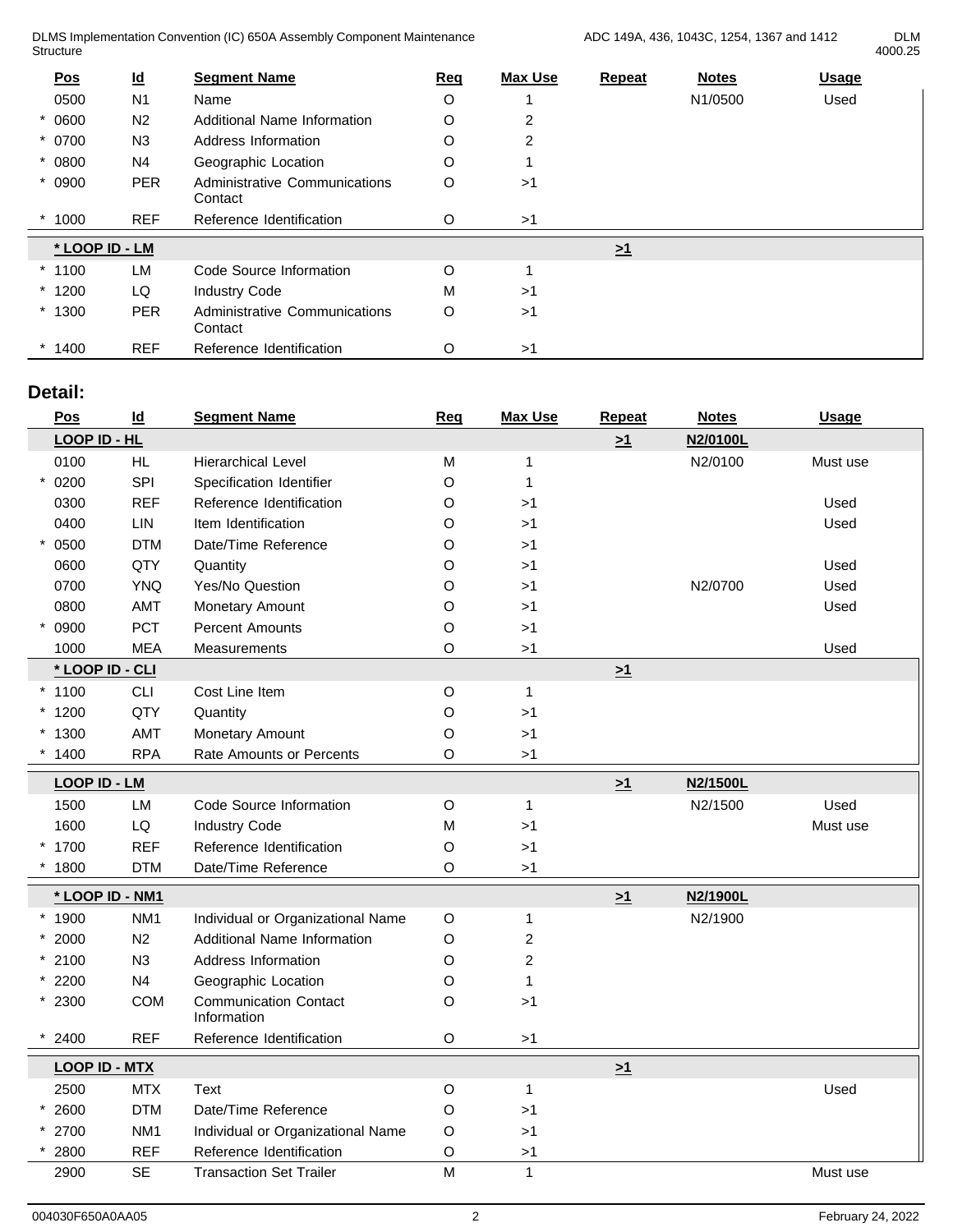## **Notes:**

- 1/0500L The N1 segment identifies the organization originating and receiving the transaction set.
- 1/0500 The N1 segment identifies the organization originating and receiving the transaction set.
- 2/0100L The HL levels are group work candidate and work candidate. Valid HL parent-child relationships are 1) group work candidate-group work candidate and 2) group work candidate-work candidate.
- 2/0100 The HL levels are group work candidate and work candidate. Valid HL parent-child relationships are 1) group work candidate-group work candidate and 2) group work candidate-work candidate.
- 2/0700 The YNQ segment identifies conditions related to a maintenance or repair requirement.
- 2/1500L The LM loop identifies management data that pertains to each use of the HL loop.
- 2/1500 The LM loop identifies management data that pertains to each use of the HL loop.
- 2/1900L The NM1 segment identifies individuals and organizations involved in identifying, coordinating or performing maintenance.
- 2/1900 The NM1 segment identifies individuals and organizations involved in identifying, coordinating or performing maintenance.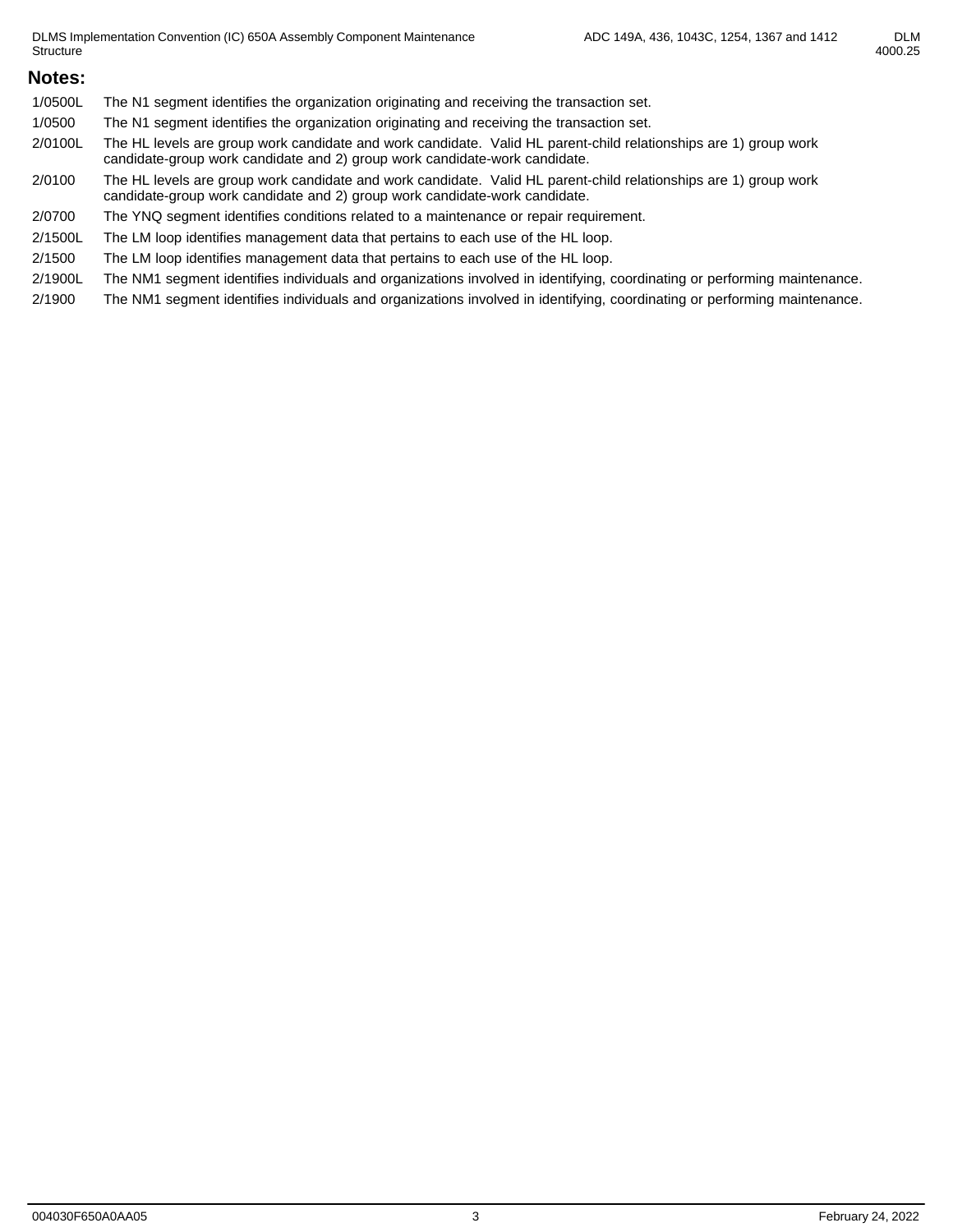# **ST Transaction Set Header Pos: 0100 Max: 1 Max: 1**

**Heading - Mandatory Loop: N/A Elements: 3**

**User Option (Usage):** Must use

**Purpose:** To indicate the start of a transaction set and to assign a control number

## **Semantics:**

- 1. The transaction set identifier (ST01) is used by the translation routines of the interchange partners to select the appropriate transaction set definition (e.g., 810 selects the Invoice Transaction Set).
- 2. The implementation convention reference (ST03) is used by the translation routines of the interchange partners to select the appropriate implementation convention to match the transaction set definition.

| $Ref$            | <u>ld</u> | <b>Element Name</b>                                                                                                                                                   | Reg | <b>Type</b> | Min/Max | <u>Usage</u> |
|------------------|-----------|-----------------------------------------------------------------------------------------------------------------------------------------------------------------------|-----|-------------|---------|--------------|
| ST <sub>01</sub> | 143       | <b>Transaction Set Identifier Code</b>                                                                                                                                | м   | ID          | 3/3     | Must use     |
|                  |           | <b>Description:</b> Code uniquely identifying a<br><b>Transaction Set</b>                                                                                             |     |             |         |              |
|                  |           | CodeList Summary (Total Codes: 314, Included: 1)<br>Code Name<br>Maintenance Service Order<br>650                                                                     |     |             |         |              |
| ST <sub>02</sub> | 329       | <b>Transaction Set Control Number</b>                                                                                                                                 | М   | AN          | 4/9     | Must use     |
|                  |           | <b>Description:</b> Identifying control number that must<br>be unique within the transaction set functional group<br>assigned by the originator for a transaction set |     |             |         |              |
|                  |           | <b>DLMS Note:</b> A unique number assigned by the<br>originator of the transaction set, or the originator's<br>application program.                                   |     |             |         |              |
| ST <sub>03</sub> | 1705      | <b>Implementation Convention Reference</b>                                                                                                                            | O   | AN          | 1/35    | Used         |
|                  |           | <b>Description:</b> Reference assigned to identify<br>Implementation Convention                                                                                       |     |             |         |              |
|                  |           | <b>DLMS Note:</b> Use to indicate this transmission uses<br>the 650A DLMS Implementation Convention (IC).<br>Enter the DLMS IC 004030F650A0AA00                       |     |             |         |              |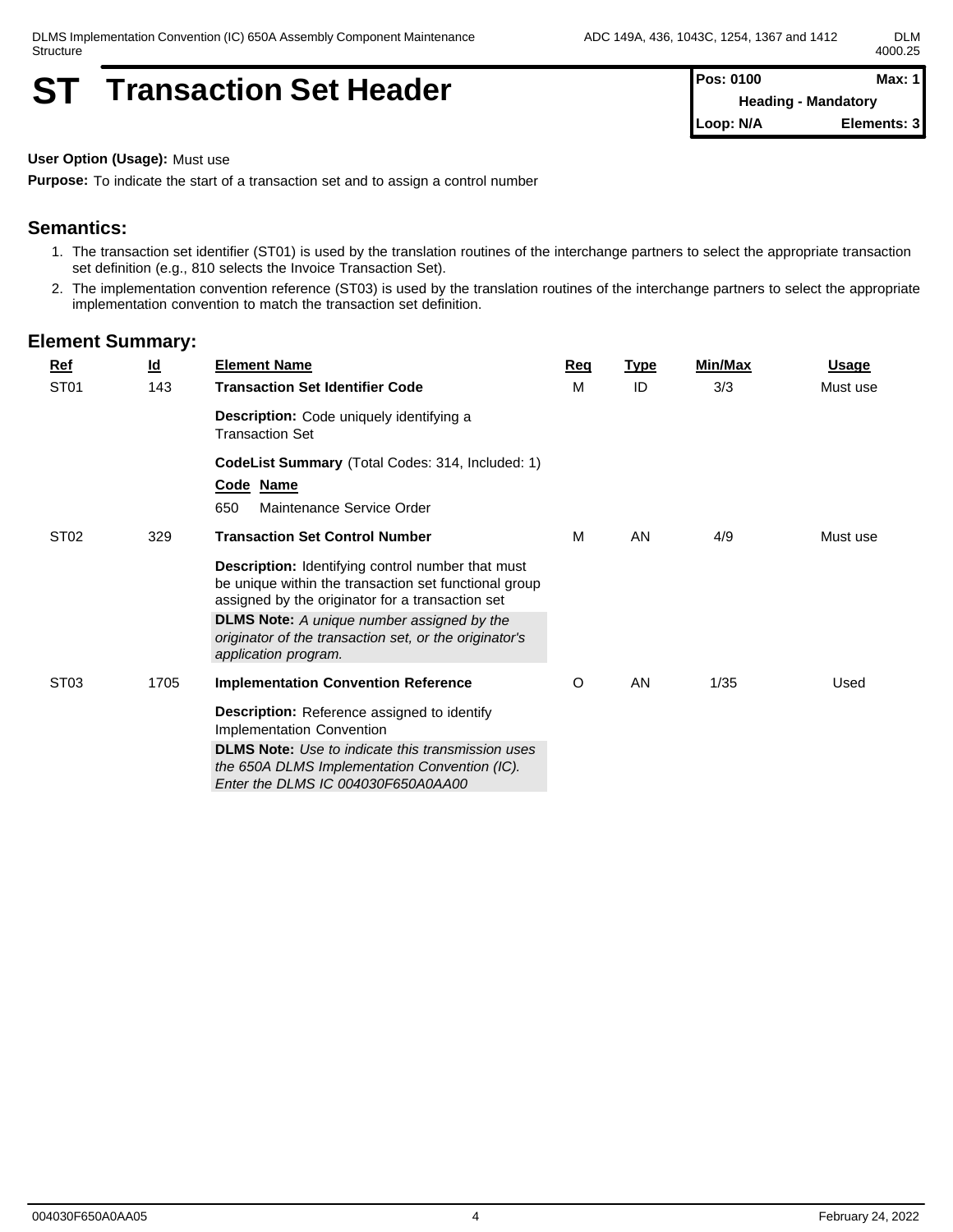**Heading - Mandatory Loop: N/A Elements: 5**

# **BGN** Beginning Segment **Pos: 0200** Max: 1

**User Option (Usage):** Must use

**Purpose:** To indicate the beginning of a transaction set

# **Syntax Rules:**

1. C0504 - If BGN05 is present, then BGN04 is required.

# **Semantics:**

- 1. BGN02 is the transaction set reference number.
- 2. BGN03 is the transaction set date.
- 3. BGN04 is the transaction set time.
- 4. BGN05 is the transaction set time qualifier.
- 5. BGN06 is the transaction set reference number of a previously sent transaction affected by the current transaction.

| $Ref$ | <u>ld</u> | <b>Element Name</b>                                                                                                                                                                                                                                                                                                                                                    | <u>Req</u> | <b>Type</b> | Min/Max | <b>Usage</b> |
|-------|-----------|------------------------------------------------------------------------------------------------------------------------------------------------------------------------------------------------------------------------------------------------------------------------------------------------------------------------------------------------------------------------|------------|-------------|---------|--------------|
| BGN01 | 353       | <b>Transaction Set Purpose Code</b>                                                                                                                                                                                                                                                                                                                                    | м          | ID          | 2/2     | Must use     |
|       |           | Description: Code identifying purpose of<br>transaction set                                                                                                                                                                                                                                                                                                            |            |             |         |              |
|       |           | CodeList Summary (Total Codes: 65, Included: 2)                                                                                                                                                                                                                                                                                                                        |            |             |         |              |
|       |           | Code Name                                                                                                                                                                                                                                                                                                                                                              |            |             |         |              |
|       |           | $00\,$<br>Original                                                                                                                                                                                                                                                                                                                                                     |            |             |         |              |
|       |           | 77<br><b>Simulation Exercise</b>                                                                                                                                                                                                                                                                                                                                       |            |             |         |              |
|       |           | <b>DLMS Note:</b>                                                                                                                                                                                                                                                                                                                                                      |            |             |         |              |
|       |           | Use to identify a simulated mobilization exercise transaction set. Activities initiating simulated<br>mobilization exercises must ensure complete coordination with all activities involved. All transaction set<br>recipients must use extreme caution to ensure that individual transactions do not process as action<br>documents which affect accountable records. |            |             |         |              |
| BGN02 | 127       | <b>Reference Identification</b>                                                                                                                                                                                                                                                                                                                                        | м          | AN          | 1/50    | Must use     |
|       |           | <b>Description:</b> Reference information as defined for a<br>particular Transaction Set or as specified by the<br>Reference Identification Qualifier<br><b>DLMS Note:</b> Use code 'Z' for this data element to<br>satisfy mandatory X12 Requirements.                                                                                                                |            |             |         |              |
| BGN03 | 373       | Date                                                                                                                                                                                                                                                                                                                                                                   | M          | DT          | 8/8     | Must use     |
|       |           | Description: Date expressed as CCYYMMDD<br>where CC represents the first two digits of the<br>calendar year<br><b>DLMS Note:</b> This date corresponds to the Universal<br>Time Coordinate (UTC).                                                                                                                                                                      |            |             |         |              |
| BGN07 | 640       | <b>Transaction Type Code</b>                                                                                                                                                                                                                                                                                                                                           | O          | ID          | 2/2     | Used         |
|       |           | Description: Code specifying the type of<br>transaction                                                                                                                                                                                                                                                                                                                |            |             |         |              |
|       |           | CodeList Summary (Total Codes: 500, Included: 1)                                                                                                                                                                                                                                                                                                                       |            |             |         |              |
|       |           | Code Name                                                                                                                                                                                                                                                                                                                                                              |            |             |         |              |
|       |           | WO.<br>Work Order                                                                                                                                                                                                                                                                                                                                                      |            |             |         |              |
|       |           | <b>DLMS Note:</b>                                                                                                                                                                                                                                                                                                                                                      |            |             |         |              |
|       |           | For Medical use in transaction for transmission of a request for assembly maintenance action.                                                                                                                                                                                                                                                                          |            |             |         |              |
| BGN08 | 306       | <b>Action Code</b>                                                                                                                                                                                                                                                                                                                                                     | O          | ID          | 1/2     | Used         |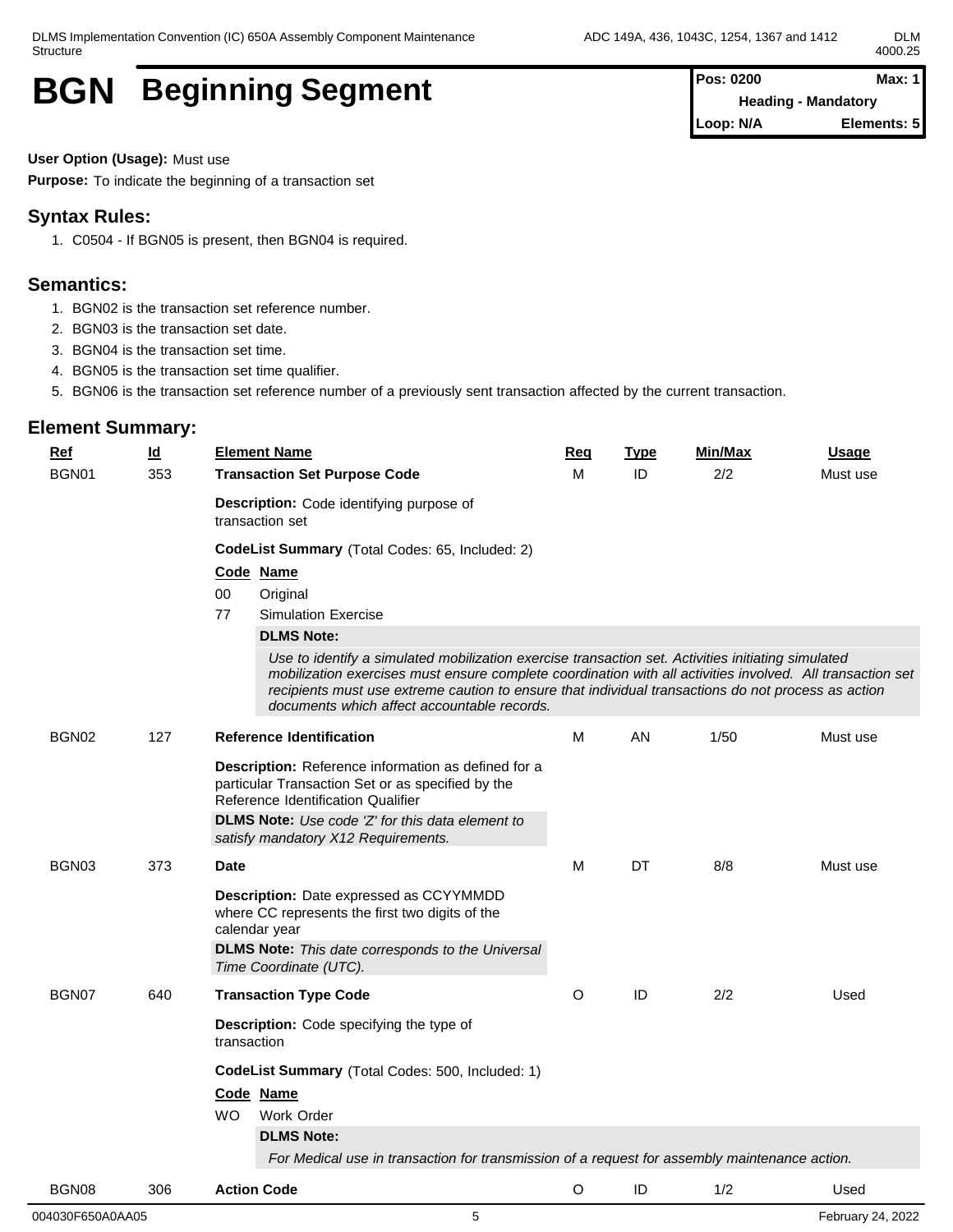| $Ref$ | $\underline{\mathsf{Id}}$ |    | <b>Element Name</b>                                                                                                                              | Rec | <u>Type</u> | Min/Max | <b>Usage</b> |  |  |  |  |  |  |
|-------|---------------------------|----|--------------------------------------------------------------------------------------------------------------------------------------------------|-----|-------------|---------|--------------|--|--|--|--|--|--|
|       |                           |    | <b>Description:</b> Code indicating type of action                                                                                               |     |             |         |              |  |  |  |  |  |  |
|       |                           |    | CodeList Summary (Total Codes: 311, Included: 3)                                                                                                 |     |             |         |              |  |  |  |  |  |  |
|       | Code Name                 |    |                                                                                                                                                  |     |             |         |              |  |  |  |  |  |  |
|       |                           | 2  | Change (Update)                                                                                                                                  |     |             |         |              |  |  |  |  |  |  |
|       |                           |    | <b>DLMS Note:</b>                                                                                                                                |     |             |         |              |  |  |  |  |  |  |
|       |                           |    | For Medical use in transaction for transmission of a request to add or change an assembly maintenance<br>action.                                 |     |             |         |              |  |  |  |  |  |  |
|       |                           | 3  | Delete                                                                                                                                           |     |             |         |              |  |  |  |  |  |  |
|       |                           |    | <b>DLMS Note:</b>                                                                                                                                |     |             |         |              |  |  |  |  |  |  |
|       |                           |    | For Medical use in transaction for transmission of a request to delete an assembly maintenance action.<br>Applies to Component data information. |     |             |         |              |  |  |  |  |  |  |
|       |                           | 17 | Create                                                                                                                                           |     |             |         |              |  |  |  |  |  |  |

### **DLMS Note:**

*For Medical use in transaction for initial transmission of a request for assembly maintenance action.*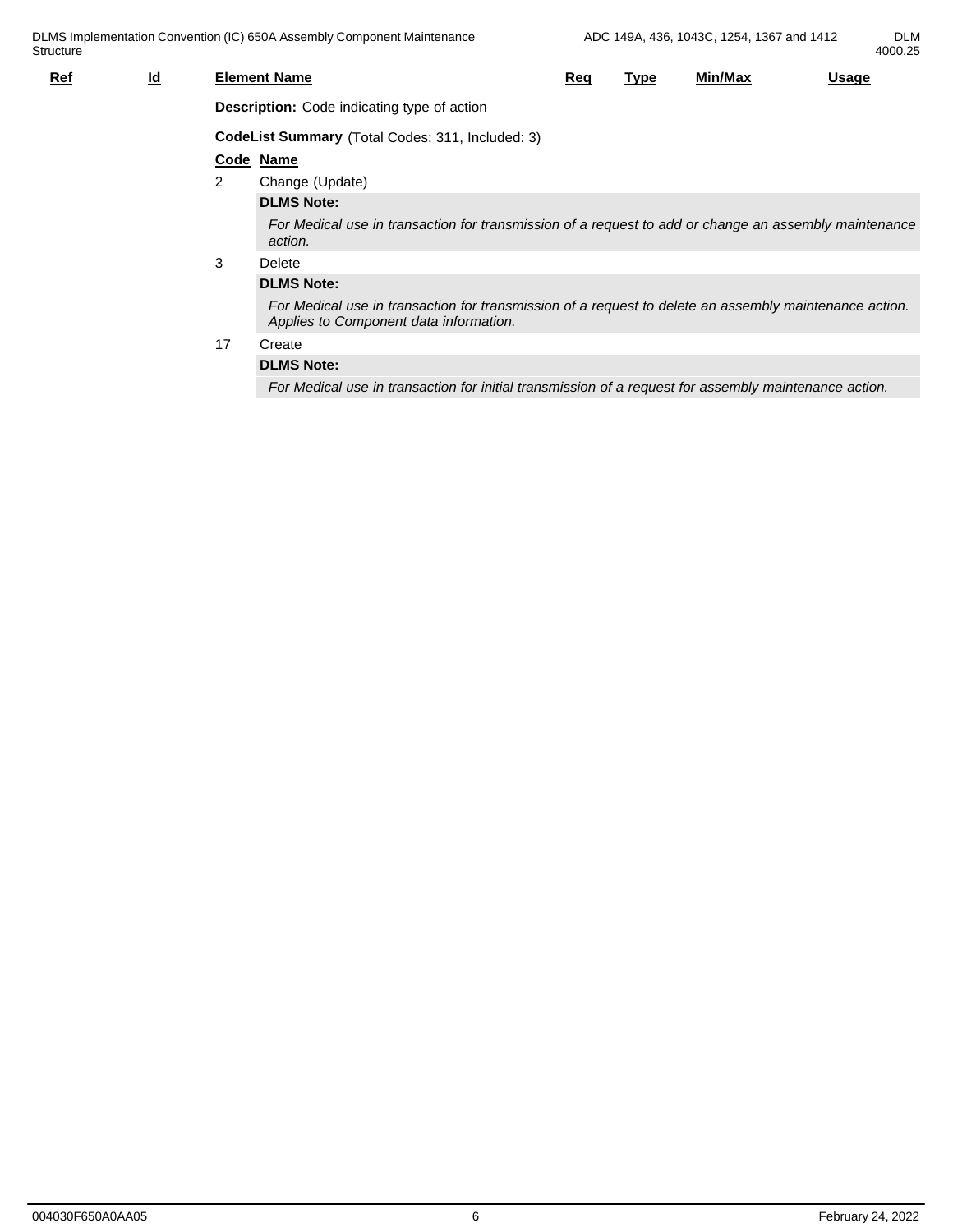# REF Reference Identification **Pos: 0300** Max: >1

**Heading - Optional Loop: N/A Elements: 2**

**User Option (Usage):** Used

**Purpose:** To specify identifying information

## **Syntax Rules:**

1. R0203 - At least one of REF02 or REF03 is required.

## **Semantics:**

1. REF04 contains data relating to the value cited in REF02.

# **DLMS Note:**

*Must use this 1/REF/0300 to identify the Build Directive Number for this transaction.*

| <b>Ref</b> | $\underline{\mathsf{Id}}$ |           | <b>Element Name</b>                                                                                                                            | Req | <b>Type</b> | Min/Max | <u>Usage</u> |  |  |  |  |
|------------|---------------------------|-----------|------------------------------------------------------------------------------------------------------------------------------------------------|-----|-------------|---------|--------------|--|--|--|--|
| REF01      | 128                       |           | <b>Reference Identification Qualifier</b><br>Description: Code qualifying the Reference                                                        | м   | ID          | 2/3     | Must use     |  |  |  |  |
|            |                           |           | <b>Identification</b>                                                                                                                          |     |             |         |              |  |  |  |  |
|            |                           |           | <b>DLMS Note:</b> The following codes are authorized.                                                                                          |     |             |         |              |  |  |  |  |
|            |                           |           | CodeList Summary (Total Codes: 1631, Included: 5)                                                                                              |     |             |         |              |  |  |  |  |
|            |                           |           | Code Name                                                                                                                                      |     |             |         |              |  |  |  |  |
|            |                           | 89        | Assembly Number                                                                                                                                |     |             |         |              |  |  |  |  |
|            |                           |           | <b>DLMS Note:</b>                                                                                                                              |     |             |         |              |  |  |  |  |
|            |                           |           | For Medical use in transactions to identify the Unit Assembly Number for medical/surgical component<br>assembly.                               |     |             |         |              |  |  |  |  |
|            |                           | IQ        | End Item                                                                                                                                       |     |             |         |              |  |  |  |  |
|            |                           |           | <b>DLMS Note:</b>                                                                                                                              |     |             |         |              |  |  |  |  |
|            |                           |           | 1. For Medical use in transactions to identify the End Item Receipt Document Number for<br>medical/surgical component assembly.                |     |             |         |              |  |  |  |  |
|            |                           |           | 2. End Item Receipt Document Number accommodates a DSCP requirement. The USAMMA ERP does<br>not use this data.                                 |     |             |         |              |  |  |  |  |
|            |                           | <b>JB</b> | Job (Project) Number                                                                                                                           |     |             |         |              |  |  |  |  |
|            |                           |           | <b>DLMS Note:</b>                                                                                                                              |     |             |         |              |  |  |  |  |
|            |                           |           | For Medical use in transactions to identify the Project Order Number for medical/surgical component<br>assembly.                               |     |             |         |              |  |  |  |  |
|            |                           | <b>TN</b> | <b>Transaction Reference Number</b>                                                                                                            |     |             |         |              |  |  |  |  |
|            |                           |           | <b>DLMS Note:</b>                                                                                                                              |     |             |         |              |  |  |  |  |
|            |                           |           | Use to identify the transaction number. This is the customer's document number.                                                                |     |             |         |              |  |  |  |  |
|            |                           | WO.       | Work Order Number                                                                                                                              |     |             |         |              |  |  |  |  |
|            |                           |           | <b>DLMS Note:</b>                                                                                                                              |     |             |         |              |  |  |  |  |
|            |                           |           | For Medical use in transactions to identify the Build Directive Number for medical/surgical component<br>assembly.                             |     |             |         |              |  |  |  |  |
|            |                           |           | A data maintenance action was approved in version 5010. The approved code/name is "BDN - Build<br>Directive Number".                           |     |             |         |              |  |  |  |  |
| REF02      | 127                       |           | <b>Reference Identification</b>                                                                                                                | X   | AN          | 1/50    | Used         |  |  |  |  |
|            |                           |           | Description: Reference information as defined for a<br>particular Transaction Set or as specified by the<br>Reference Identification Qualifier |     |             |         |              |  |  |  |  |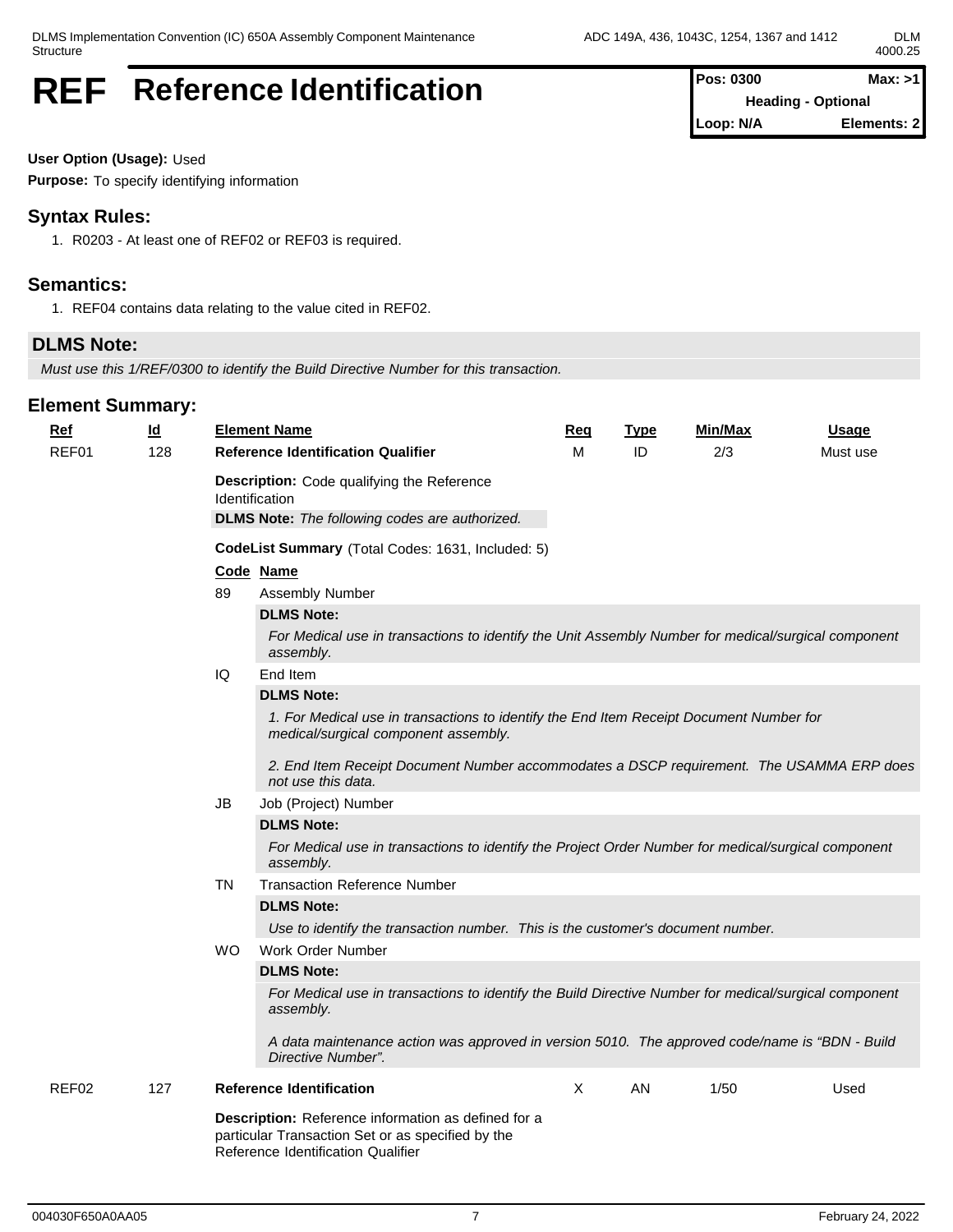# **DTM** Date/Time Reference **Pos: 0400** Max: >1

**Heading - Optional Loop: N/A Elements: 2**

**User Option (Usage):** Used

**Purpose:** To specify pertinent dates and times

## **Syntax Rules:**

- 1. R020305 At least one of DTM02, DTM03 or DTM05 is required.
- 2. C0403 If DTM04 is present, then DTM03 is required.
- 3. P0506 If either DTM05 or DTM06 is present, then the other is required.

| <b>Ref</b> | <u>ld</u> |               | <b>Element Name</b>                                                                                               | <u>Req</u> | <u>Type</u> | Min/Max | Usage    |
|------------|-----------|---------------|-------------------------------------------------------------------------------------------------------------------|------------|-------------|---------|----------|
| DTM01      | 374       |               | <b>Date/Time Qualifier</b>                                                                                        | М          | ID          | 3/3     | Must use |
|            |           |               | <b>Description:</b> Code specifying type of date or time,<br>or both date and time                                |            |             |         |          |
|            |           |               | <b>DLMS Note:</b> The following codes are authorized.                                                             |            |             |         |          |
|            |           |               | CodeList Summary (Total Codes: 1226, Included: 1)                                                                 |            |             |         |          |
|            |           | Code Name     |                                                                                                                   |            |             |         |          |
|            |           | <b>RFD</b>    | <b>Requested Finish</b>                                                                                           |            |             |         |          |
|            |           |               | <b>DLMS Note:</b>                                                                                                 |            |             |         |          |
|            |           |               | For Medical use in transactions to identify the Build Completion Date for medical/surgical component<br>assembly. |            |             |         |          |
| DTM02      | 373       | <b>Date</b>   |                                                                                                                   | X          | DT          | 8/8     | Used     |
|            |           | calendar year | <b>Description:</b> Date expressed as CCYYMMDD<br>where CC represents the first two digits of the                 |            |             |         |          |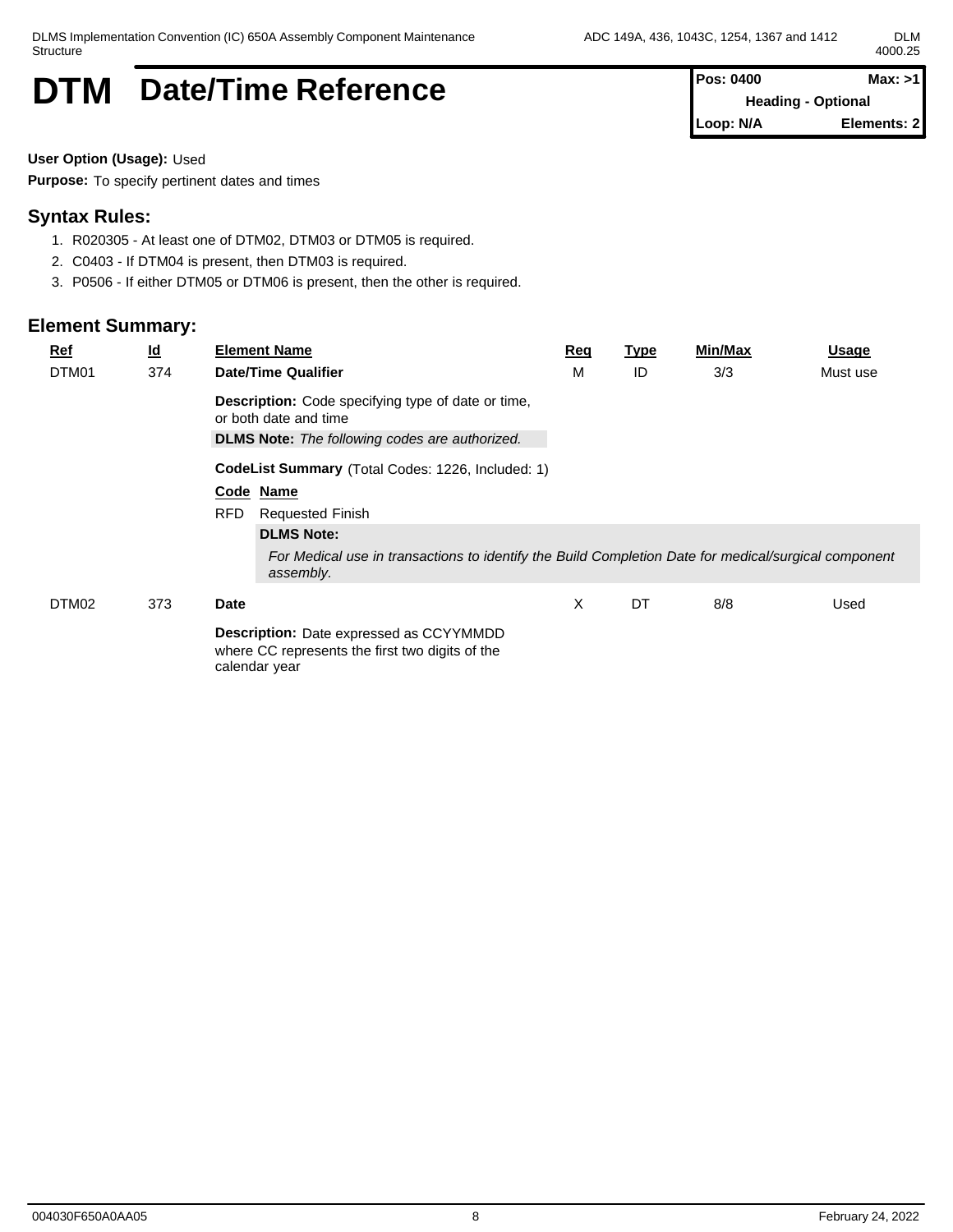**N1 Name Pos: 0500 Max: 1**<br>**Pos: 0500 Max: 1 Heading - Optional Loop: N1 Elements: 4**

**User Option (Usage):** Used

**Purpose:** To identify a party by type of organization, name, and code

## **Syntax Rules:**

- 1. R0203 At least one of N102 or N103 is required.
- 2. P0304 If either N103 or N104 is present, then the other is required.

#### **Comments:**

- 1. This segment, used alone, provides the most efficient method of providing organizational identification. To obtain this efficiency the "ID Code" (N104) must provide a key to the table maintained by the transaction processing party.
- 2. N105 and N106 further define the type of entity in N101.

## **DLMS Note:**

*1. Must use the 1/N1/0500 loop to identify the organization to receive the transaction set and the organization originating the transaction set.*

*2. May use additional iterations of the 1/N1/0500 loop to identify other organizations associated the transaction set.*

| <b>Ref</b>       | $\underline{\mathsf{Id}}$ |           | <b>Element Name</b>                                                                                                                                                                                                                                                                | <b>Req</b>   | <b>Type</b> | <b>Min/Max</b> | <b>Usage</b> |
|------------------|---------------------------|-----------|------------------------------------------------------------------------------------------------------------------------------------------------------------------------------------------------------------------------------------------------------------------------------------|--------------|-------------|----------------|--------------|
| N <sub>101</sub> | 98                        |           | <b>Entity Identifier Code</b>                                                                                                                                                                                                                                                      | M            | ID          | 2/3            | Must use     |
|                  |                           |           | Description: Code identifying an organizational<br>entity, a physical location, property or an individual<br><b>DLMS Note:</b> The following codes are authorized.                                                                                                                 |              |             |                |              |
|                  |                           |           | CodeList Summary (Total Codes: 1446, Included: 3)                                                                                                                                                                                                                                  |              |             |                |              |
|                  |                           |           | Code Name                                                                                                                                                                                                                                                                          |              |             |                |              |
|                  |                           | <b>ST</b> | Ship To                                                                                                                                                                                                                                                                            |              |             |                |              |
|                  |                           |           | <b>DLMS Note:</b>                                                                                                                                                                                                                                                                  |              |             |                |              |
|                  |                           |           | For Medical use in transactions to identify the assembly final destination.                                                                                                                                                                                                        |              |             |                |              |
|                  |                           | WZ        | Final Maintenance Organization                                                                                                                                                                                                                                                     |              |             |                |              |
|                  |                           |           | <b>DLMS Note:</b>                                                                                                                                                                                                                                                                  |              |             |                |              |
|                  |                           |           | 1. For Medical use transactions to identify [final] assembly/maintenance organization for<br>medical/surgical component assembly. This organization will complete kit assemblies and ship to final<br>destination activity.<br>2. This qualifier represents the Assembly Activity. |              |             |                |              |
|                  |                           | Z4        | Owning Inventory Control Point                                                                                                                                                                                                                                                     |              |             |                |              |
|                  |                           |           | <b>DLMS Note:</b>                                                                                                                                                                                                                                                                  |              |             |                |              |
|                  |                           |           | 1. For Medical use in transactions to identify the supply source.                                                                                                                                                                                                                  |              |             |                |              |
|                  |                           |           | 2. This qualifier represents the Assembly Manager.                                                                                                                                                                                                                                 |              |             |                |              |
| N <sub>103</sub> | 66                        |           | <b>Identification Code Qualifier</b>                                                                                                                                                                                                                                               | $\mathsf{X}$ | ID          | 1/2            | Used         |
|                  |                           |           | Description: Code designating the system/method<br>of code structure used for Identification Code (67)                                                                                                                                                                             |              |             |                |              |
|                  |                           |           | CodeList Summary (Total Codes: 223, Included: 2)                                                                                                                                                                                                                                   |              |             |                |              |
|                  |                           |           | Code Name                                                                                                                                                                                                                                                                          |              |             |                |              |
|                  |                           | 10        | Department of Defense Activity Address Code (DODAAC)                                                                                                                                                                                                                               |              |             |                |              |
|                  |                           |           | <b>DLMS Note:</b>                                                                                                                                                                                                                                                                  |              |             |                |              |
|                  |                           |           | DLMS enhancement; see introductory DLMS note 3a.                                                                                                                                                                                                                                   |              |             |                |              |
|                  |                           | M4        | Department of Defense Routing Identifier Code (RIC)                                                                                                                                                                                                                                |              |             |                |              |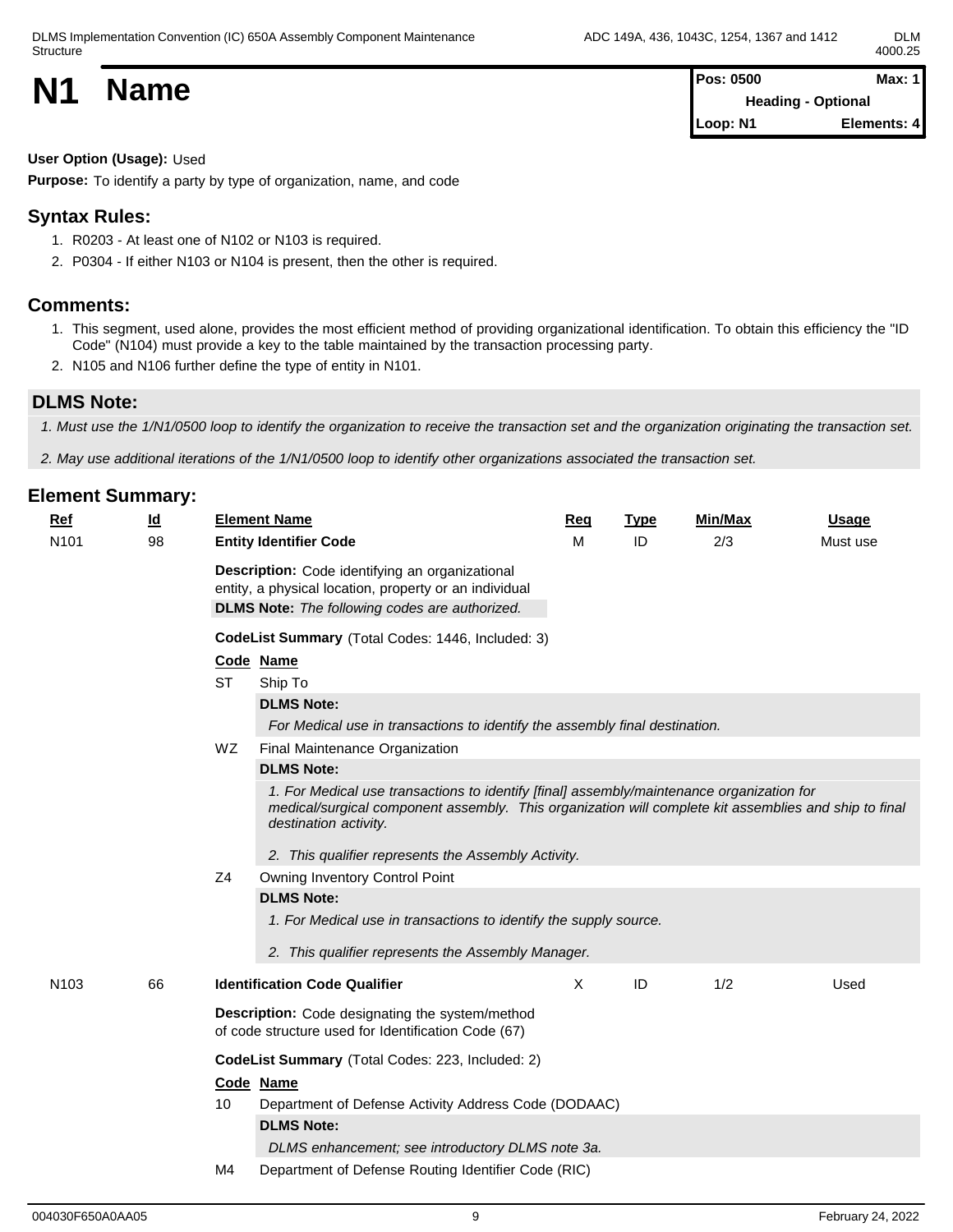DLMS Implementation Convention (IC) 650A Assembly Component Maintenance **Structure** ADC 149A, 436, 1043C, 1254, 1367 and 1412 DLM 4000.25 **Ref Id Element Name Req Type Min/Max Usage** N104 67 **Identification Code Description:** Code identifying a party or other code X AN 2/80 Used N106 98 **Entity Identifier Code Description:** Code identifying an organizational entity, a physical location, property or an individual O ID 2/3 Used **CodeList Summary** (Total Codes: 1446, Included: 2) **Code Name** FR Message From **DLMS Note:** *Use with the appropriate 1/N101/0500 code to indicate that the organization cited in N104 is originating the transaction set.* TO Message To **DLMS Note:**

> *Use with the appropriate 1/N101/0500 code to indicate that the organization cited in N104 is the action organization receiving the transaction set.*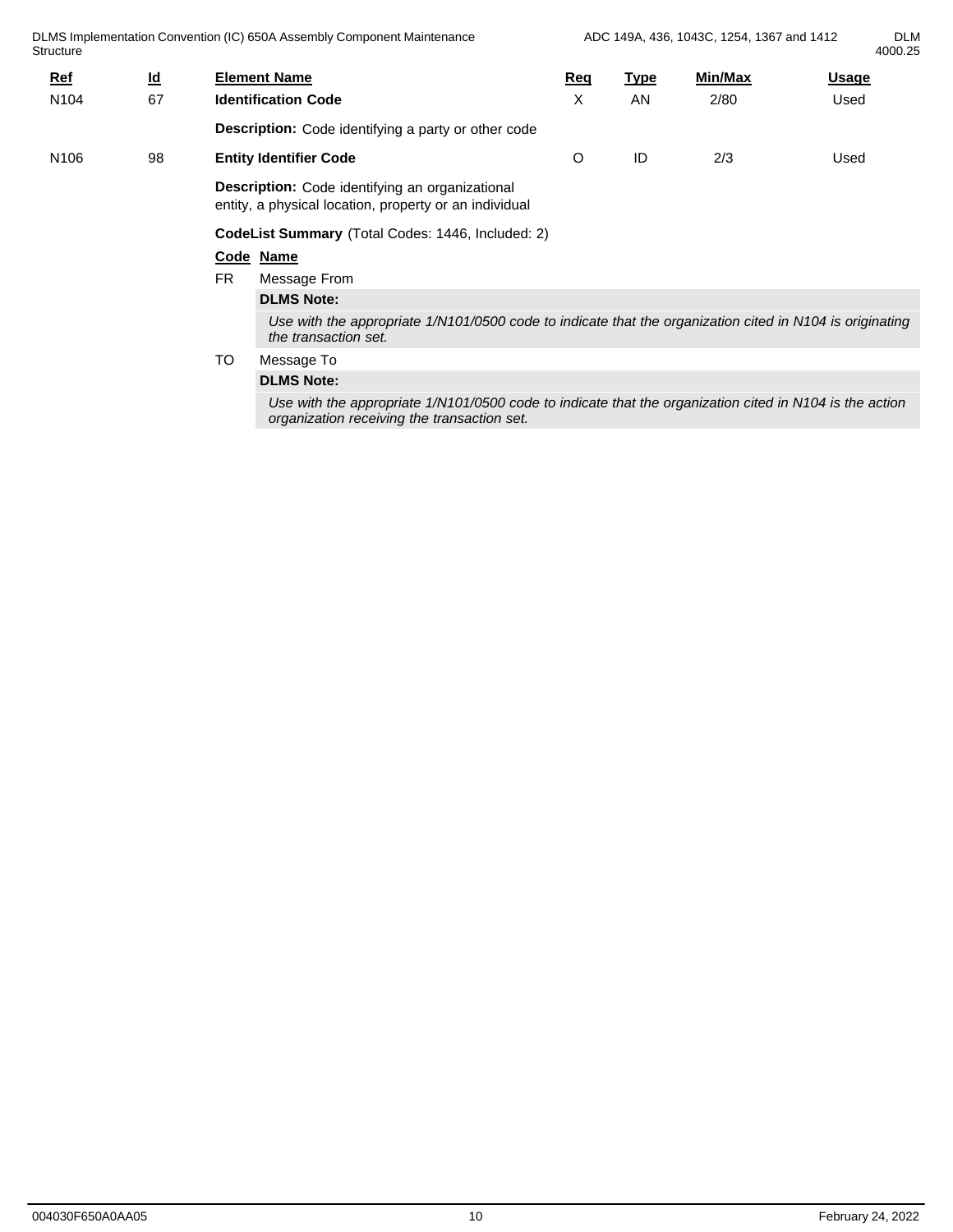**HL** Hierarchical Level **Pos: 0100 Max: 1 Pos: 0100 Max: 1** 

**Detail - Mandatory Loop: HL Elements: 4**

#### **User Option (Usage):** Must use

**Purpose:** To identify dependencies among and the content of hierarchically related groups of data segments

## **Comments:**

- 1. The HL segment is used to identify levels of detail information using a hierarchical structure, such as relating line-item data to shipment data, and packaging data to line-item data.
- 2. The HL segment defines a top-down/left-right ordered structure.
- 3. HL01 shall contain a unique alphanumeric number for each occurrence of the HL segment in the transaction set. For example, HL01 could be used to indicate the number of occurrences of the HL segment, in which case the value of HL01 would be "1" for the initial HL segment and would be incremented by one in each subsequent HL segment within the transaction.
- 4. HL02 identifies the hierarchical ID number of the HL segment to which the current HL segment is subordinate.
- 5. HL03 indicates the context of the series of segments following the current HL segment up to the next occurrence of an HL segment in the transaction. For example, HL03 is used to indicate that subsequent segments in the HL loop form a logical grouping of data referring to shipment, order, or item-level information.
- 6. HL04 indicates whether or not there are subordinate (or child) HL segments related to the current HL segment.

### **DLMS Note:**

*For use in End Item Data, Assemblage Control Data, and Component Data loops.*

| Ref              | $\underline{\mathsf{Id}}$ | <b>Element Name</b>                                                                                                                                  | Req     | <b>Type</b>   | Min/Max | <b>Usage</b> |
|------------------|---------------------------|------------------------------------------------------------------------------------------------------------------------------------------------------|---------|---------------|---------|--------------|
| HL01             | 628                       | <b>Hierarchical ID Number</b>                                                                                                                        | M       | AN            | 1/12    | Must use     |
|                  |                           | <b>Description:</b> A unique number assigned by the<br>sender to identify a particular data segment in a<br>hierarchical structure                   |         |               |         |              |
|                  |                           | DLMS Note: In the first 2/HL/0100 loop iteration,<br>cite numeric 1. In each subsequent loop iteration,<br>increase incrementally by 1.              |         |               |         |              |
| <b>HL02</b>      | 734                       | <b>Hierarchical Parent ID Number</b>                                                                                                                 | O       | AN            | 1/12    | Used         |
|                  |                           | <b>Description:</b> Identification number of the next<br>higher hierarchical data segment that the data<br>segment being described is subordinate to |         |               |         |              |
| HL <sub>03</sub> | 735                       | <b>Hierarchical Level Code</b>                                                                                                                       | M       | ID            | 1/2     | Must use     |
|                  |                           | Description: Code defining the characteristic of a<br>level in a hierarchical structure                                                              |         |               |         |              |
|                  |                           | CodeList Summary (Total Codes: 218, Included: 3)                                                                                                     |         |               |         |              |
|                  |                           | Code Name                                                                                                                                            |         |               |         |              |
|                  |                           | Α<br>Assembly                                                                                                                                        |         |               |         |              |
|                  |                           | <b>DLMS Note:</b>                                                                                                                                    |         |               |         |              |
|                  |                           | For Medical use in Assemblage Control Data (DIC C2B) loop.                                                                                           |         |               |         |              |
|                  |                           | F<br>Component                                                                                                                                       |         |               |         |              |
|                  |                           | <b>DLMS Note:</b>                                                                                                                                    |         |               |         |              |
|                  |                           | For Medical use in Component Data (DIC C2D) loop.                                                                                                    |         |               |         |              |
|                  |                           | EN<br>End Item                                                                                                                                       |         |               |         |              |
|                  |                           | <b>DLMS Note:</b><br>For Medical use in End Item Data (IDIC C2A) loop.                                                                               |         |               |         |              |
| HL04             | 736                       | <b>Hierarchical Child Code</b>                                                                                                                       | $\circ$ | $\mathsf{ID}$ | 1/1     | Used         |
|                  |                           | <b>Description:</b> Code indicating if there are<br>hierarchical child data segments subordinate to the                                              |         |               |         |              |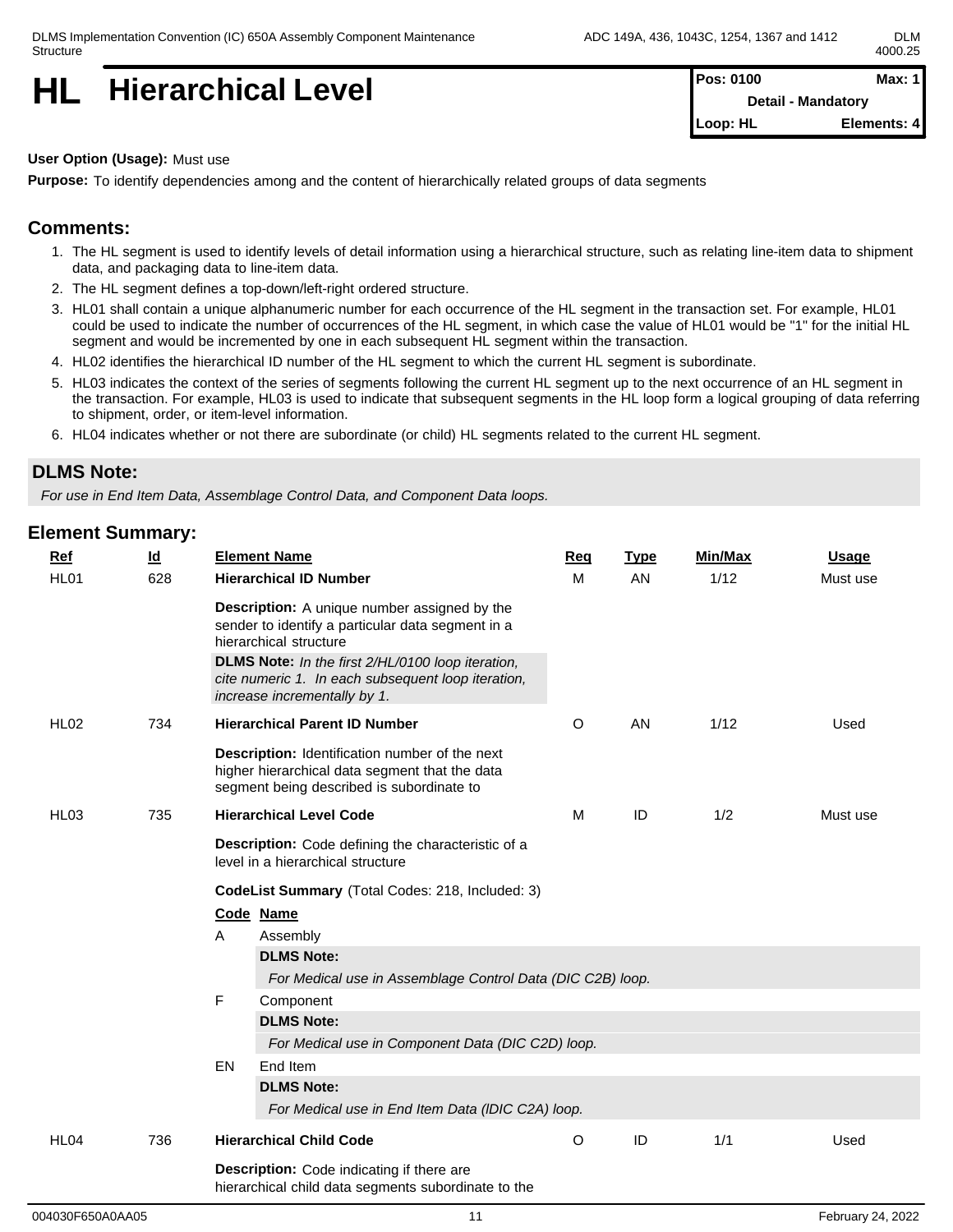| Structure                               | DLMS Implementation Convention (IC) 650A Assembly Component Maintenance                                |            |      | ADC 149A, 436, 1043C, 1254, 1367 and 1412 |              | <b>DLM</b><br>4000.25 |
|-----------------------------------------|--------------------------------------------------------------------------------------------------------|------------|------|-------------------------------------------|--------------|-----------------------|
| $\underline{\mathsf{Id}}$<br><u>Ref</u> | <b>Element Name</b><br>level being described<br>All valid standard codes are used. (Total Codes:<br>2) | <u>Req</u> | Type | Min/Max                                   | <b>Usage</b> |                       |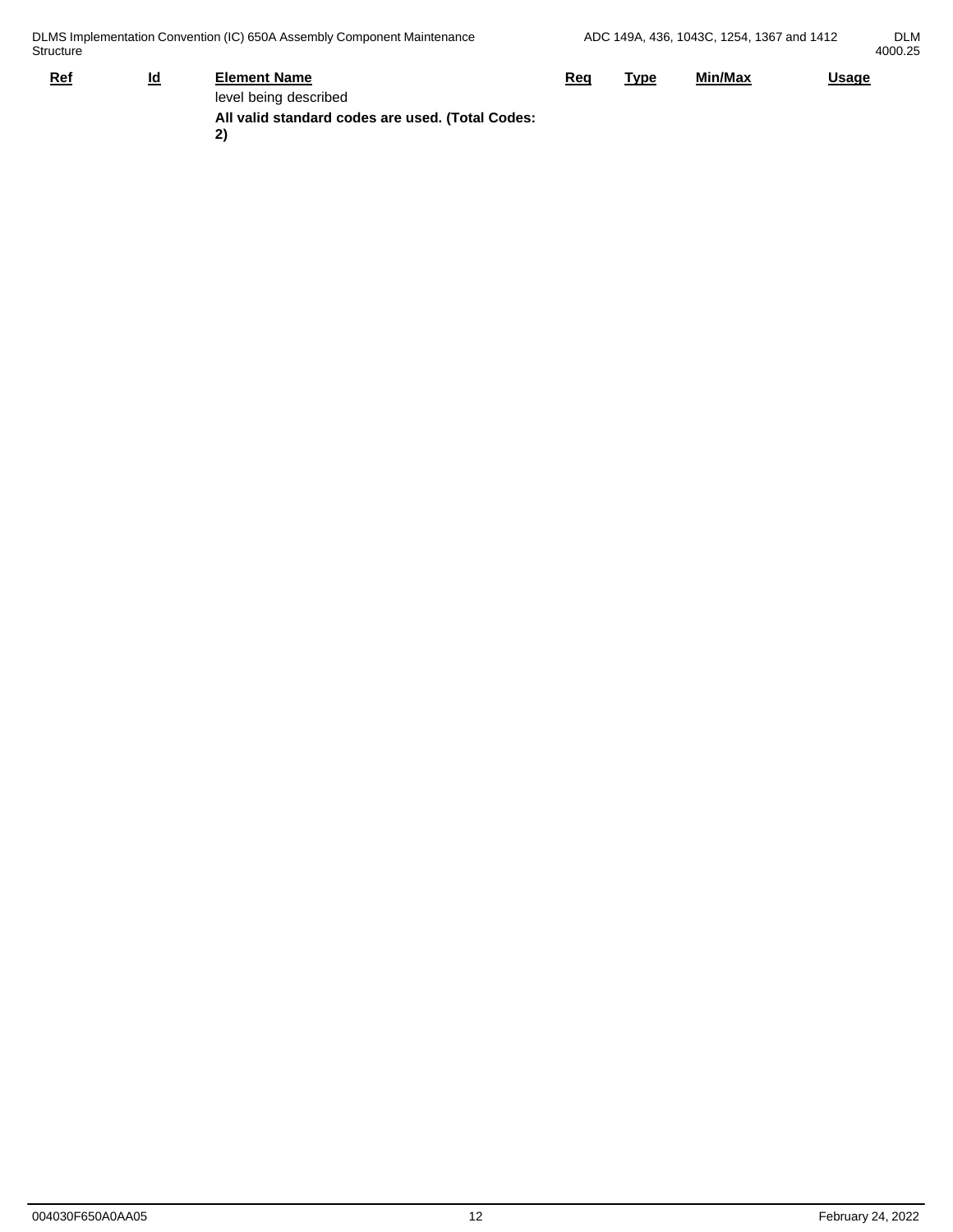# **REF** Reference Identification **Pos: 0300** Max: >1

**Detail - Optional Loop: HL Elements: 2**

**User Option (Usage):** Used

**Purpose:** To specify identifying information

## **Syntax Rules:**

1. R0203 - At least one of REF02 or REF03 is required.

## **Semantics:**

1. REF04 contains data relating to the value cited in REF02.

# **DLMS Note:**

*For Medical use in Assemblage Control Data (C2B) loops and Component Data (C2D) loops.*

| <b>Ref</b> | <u>ld</u> | <b>Element Name</b>                                                                                                                            | <u>Req</u> | <b>Type</b> | <b>Min/Max</b> | <u>Usage</u> |  |  |  |  |  |
|------------|-----------|------------------------------------------------------------------------------------------------------------------------------------------------|------------|-------------|----------------|--------------|--|--|--|--|--|
| REF01      | 128       | <b>Reference Identification Qualifier</b>                                                                                                      | M          | ID          | 2/3            | Must use     |  |  |  |  |  |
|            |           | <b>Description:</b> Code qualifying the Reference<br>Identification                                                                            |            |             |                |              |  |  |  |  |  |
|            |           | <b>DLMS Note:</b> The following codes are authorized.                                                                                          |            |             |                |              |  |  |  |  |  |
|            |           | <b>CodeList Summary</b> (Total Codes: 1631, Included: 2)                                                                                       |            |             |                |              |  |  |  |  |  |
|            |           | Code Name                                                                                                                                      |            |             |                |              |  |  |  |  |  |
|            |           | 55<br>Sequence Number                                                                                                                          |            |             |                |              |  |  |  |  |  |
|            |           | <b>DLMS Note:</b>                                                                                                                              |            |             |                |              |  |  |  |  |  |
|            |           | For Medical use in Component Data loops to identify the Sort Sequence.                                                                         |            |             |                |              |  |  |  |  |  |
|            |           | QQ<br>Unit Number                                                                                                                              |            |             |                |              |  |  |  |  |  |
|            |           | <b>DLMS Note:</b>                                                                                                                              |            |             |                |              |  |  |  |  |  |
|            |           | For Medical use in Assemblage Control Data loops to identify the Assembly Control Number for<br>medical/surgical component assembly.           |            |             |                |              |  |  |  |  |  |
|            |           | A data maintenance action was approved in version 5010. The approved code/name is "CAN -<br>Assembly Control Number".                          |            |             |                |              |  |  |  |  |  |
| REF02      | 127       | <b>Reference Identification</b>                                                                                                                | X          | AN          | 1/50           | Used         |  |  |  |  |  |
|            |           | Description: Reference information as defined for a<br>particular Transaction Set or as specified by the<br>Reference Identification Qualifier |            |             |                |              |  |  |  |  |  |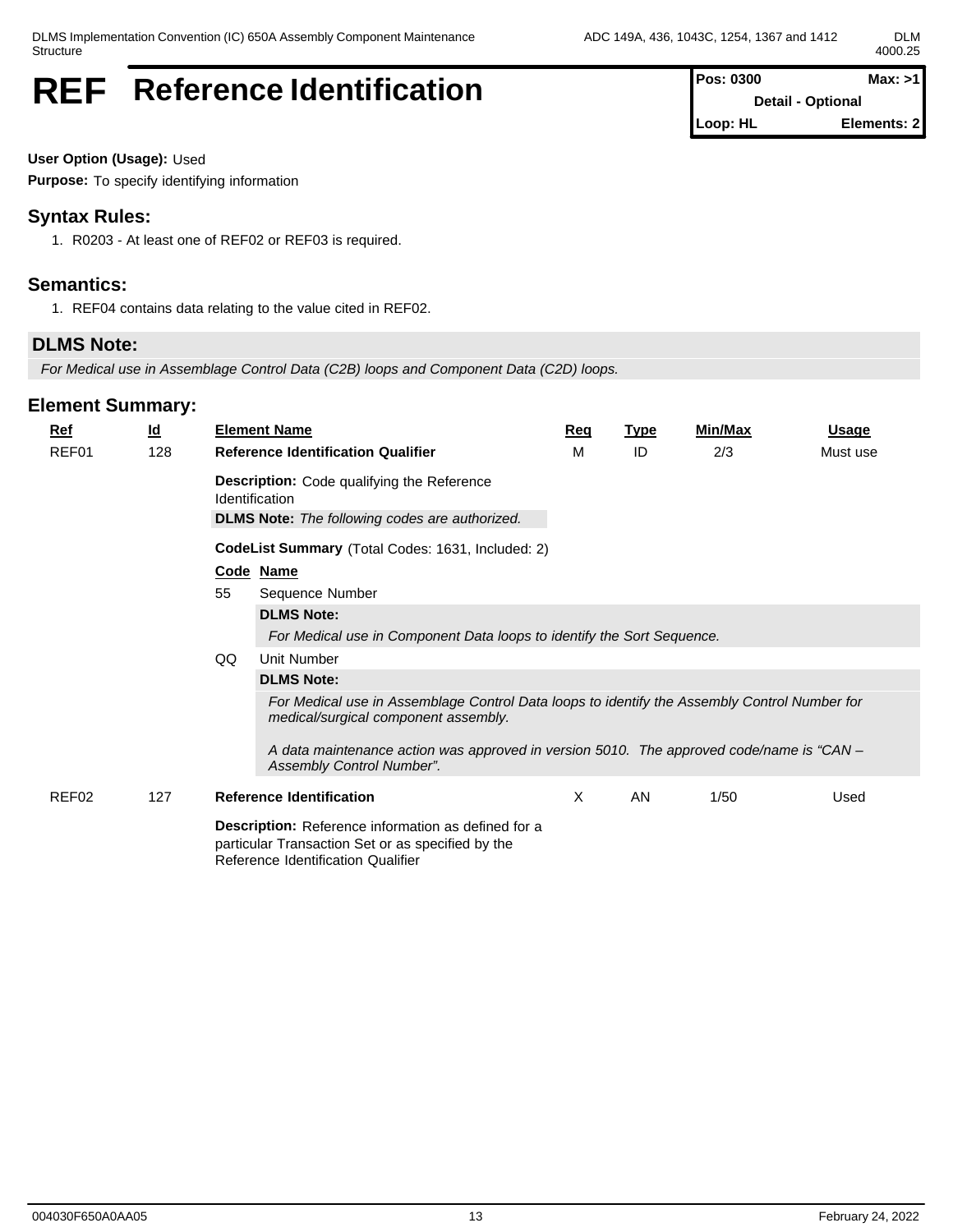

**User Option (Usage):** Used

**Purpose:** To specify basic item identification data

# **Syntax Rules:**

- 1. P0405 If either LIN04 or LIN05 is present, then the other is required.
- 2. P0607 If either LIN06 or LIN07 is present, then the other is required.
- 3. P0809 If either LIN08 or LIN09 is present, then the other is required.
- 4. P1011 If either LIN10 or LIN11 is present, then the other is required.
- 5. P1213 If either LIN12 or LIN13 is present, then the other is required.
- 6. P1415 If either LIN14 or LIN15 is present, then the other is required.
- 7. P1617 If either LIN16 or LIN17 is present, then the other is required.
- 8. P1819 If either LIN18 or LIN19 is present, then the other is required.
- 9. P2021 If either LIN20 or LIN21 is present, then the other is required.
- 10. P2223 If either LIN22 or LIN23 is present, then the other is required.
- 11. P2425 If either LIN24 or LIN25 is present, then the other is required.
- 12. P2627 If either LIN26 or LIN27 is present, then the other is required.
- 13. P2829 If either LIN28 or LIN29 is present, then the other is required.
- 14. P3031 If either LIN30 or LIN31 is present, then the other is required.

### **Semantics:**

1. LIN01 is the line item identification

#### **Comments:**

- 1. See the Data Dictionary for a complete list of IDs.
- 2. LIN02 through LIN31 provide for fifteen different product/service IDs for each item. For example: Case, Color, Drawing No., U.P.C. No., ISBN No., Model No., or SKU.

## **DLMS Note:**

*1. Use in 2/HL/0100 transaction loops to identify the materiel.*

*2. For Medical use in End Item Data (C2A) loop, Assemblage Control Data (C2B) loops and Component Data (C2D) loops.*

| $Ref$             | $\underline{\mathsf{Id}}$ |                | <b>Element Name</b>                                                                                                | <b>Req</b> | <b>Type</b> | Min/Max | <u>Usage</u> |
|-------------------|---------------------------|----------------|--------------------------------------------------------------------------------------------------------------------|------------|-------------|---------|--------------|
| LIN <sub>02</sub> | 235                       |                | <b>Product/Service ID Qualifier</b>                                                                                | М          | ID          | 2/2     | Must use     |
|                   |                           |                | <b>Description:</b> Code identifying the type/source of the<br>descriptive number used in Product/Service ID (234) |            |             |         |              |
|                   |                           |                | <b>DLMS Note:</b> The following codes are authorized.                                                              |            |             |         |              |
|                   |                           |                | <b>CodeList Summary</b> (Total Codes: 505, Included: 3)                                                            |            |             |         |              |
|                   |                           |                | Code Name                                                                                                          |            |             |         |              |
|                   |                           | A <sub>3</sub> | <b>Locally Assigned Control Number</b>                                                                             |            |             |         |              |
|                   |                           |                | <b>DLMS Note:</b>                                                                                                  |            |             |         |              |
|                   |                           |                | Must use with the Assemblage Control Data (C2B) loop, to identify the Assemblage Identification<br>Number (AIN).   |            |             |         |              |
|                   |                           | <b>FS</b>      | <b>National Stock Number</b>                                                                                       |            |             |         |              |
|                   |                           |                | <b>DLMS Note:</b>                                                                                                  |            |             |         |              |
|                   |                           |                | Must use with the Component Data (C2D) loop only, to identify the stock number.                                    |            |             |         |              |
|                   |                           | <b>SW</b>      | <b>Stock Number</b>                                                                                                |            |             |         |              |
|                   |                           |                | <b>DLMS Note:</b>                                                                                                  |            |             |         |              |
|                   |                           |                | Must use with the End Item Data (C2A) loop only, to identify the End Item Stock Number.                            |            |             |         |              |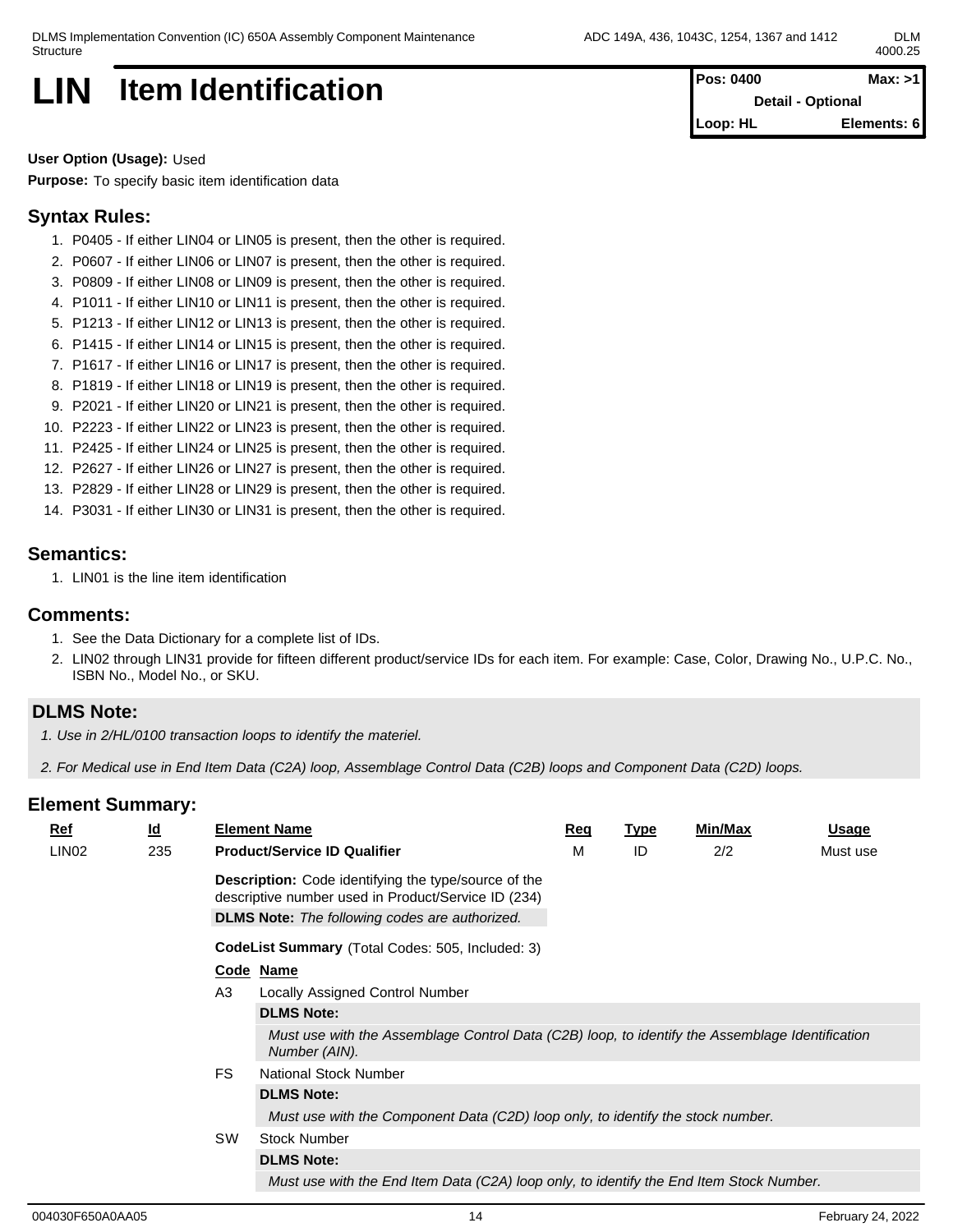| Structure         |     | DLMS Implementation Convention (IC) 650A Assembly Component Maintenance                                                                                                                        |              | ADC 149A, 436, 1043C, 1254, 1367 and 1412<br>4000.25 |      |          |  |  |
|-------------------|-----|------------------------------------------------------------------------------------------------------------------------------------------------------------------------------------------------|--------------|------------------------------------------------------|------|----------|--|--|
| LIN <sub>03</sub> | 234 | <b>Product/Service ID</b>                                                                                                                                                                      | M            | AN                                                   | 1/48 | Must use |  |  |
|                   |     | Description: Identifying number for a product or<br>service                                                                                                                                    |              |                                                      |      |          |  |  |
| LIN <sub>04</sub> | 235 | <b>Product/Service ID Qualifier</b>                                                                                                                                                            | X            | ID                                                   | 2/2  | Used     |  |  |
|                   |     | Description: Code identifying the type/source of the<br>descriptive number used in Product/Service ID (234)<br><b>DLMS Note:</b> For Medical use in End Item Data and<br>Component Data loops. |              |                                                      |      |          |  |  |
|                   |     | CodeList Summary (Total Codes: 505, Included: 1)                                                                                                                                               |              |                                                      |      |          |  |  |
|                   |     | Code Name                                                                                                                                                                                      |              |                                                      |      |          |  |  |
|                   |     | <b>OE</b><br><b>Original Equipment Number</b>                                                                                                                                                  |              |                                                      |      |          |  |  |
|                   |     | <b>DLMS Note:</b>                                                                                                                                                                              |              |                                                      |      |          |  |  |
|                   |     | Use in Component Data loops to identify the Original Component Stock Number for medical/surgical<br>component assembly.                                                                        |              |                                                      |      |          |  |  |
| LIN <sub>05</sub> | 234 | <b>Product/Service ID</b>                                                                                                                                                                      | $\mathsf{X}$ | AN                                                   | 1/48 | Used     |  |  |
|                   |     | Description: Identifying number for a product or<br>service<br><b>DLMS Note:</b> For Medical use in the Component<br>Data loop.                                                                |              |                                                      |      |          |  |  |
| LIN <sub>06</sub> | 235 | <b>Product/Service ID Qualifier</b>                                                                                                                                                            | $\times$     | ID                                                   | 2/2  | Used     |  |  |
|                   |     | Description: Code identifying the type/source of the<br>descriptive number used in Product/Service ID (234)<br><b>DLMS Note:</b> 1. For Medical use in the Component<br>Data loop.             |              |                                                      |      |          |  |  |
|                   |     | 2. The following codes are authorized.                                                                                                                                                         |              |                                                      |      |          |  |  |
|                   |     | CodeList Summary (Total Codes: 505, Included: 3)                                                                                                                                               |              |                                                      |      |          |  |  |
|                   |     | Code Name                                                                                                                                                                                      |              |                                                      |      |          |  |  |
|                   |     | N4<br>National Drug Code in 5-4-2 Format                                                                                                                                                       |              |                                                      |      |          |  |  |
|                   |     | <b>DLMS Note:</b>                                                                                                                                                                              |              |                                                      |      |          |  |  |
|                   |     | Use only to identify a National Drug Code. NSN must be identified in LIN02/03.                                                                                                                 |              |                                                      |      |          |  |  |
|                   |     | VC<br>Vendor's (Seller's) Catalog Number                                                                                                                                                       |              |                                                      |      |          |  |  |
|                   |     | <b>DLMS Note:</b>                                                                                                                                                                              |              |                                                      |      |          |  |  |
|                   |     | Use only to identify the Prime Vendor's Catalog Number. NSN must be identified in LIN02/03.                                                                                                    |              |                                                      |      |          |  |  |
|                   |     | <b>VP</b><br>Vendor's (Seller's) Part Number                                                                                                                                                   |              |                                                      |      |          |  |  |
|                   |     | <b>DLMS Note:</b><br>Use only to identify the Prime Vendor's Part Number. NSN must be identified in LIN02/03.                                                                                  |              |                                                      |      |          |  |  |
| LIN07             | 234 | <b>Product/Service ID</b>                                                                                                                                                                      | X            | AN                                                   | 1/48 | Used     |  |  |
|                   |     |                                                                                                                                                                                                |              |                                                      |      |          |  |  |
|                   |     | Description: Identifying number for a product or<br>service                                                                                                                                    |              |                                                      |      |          |  |  |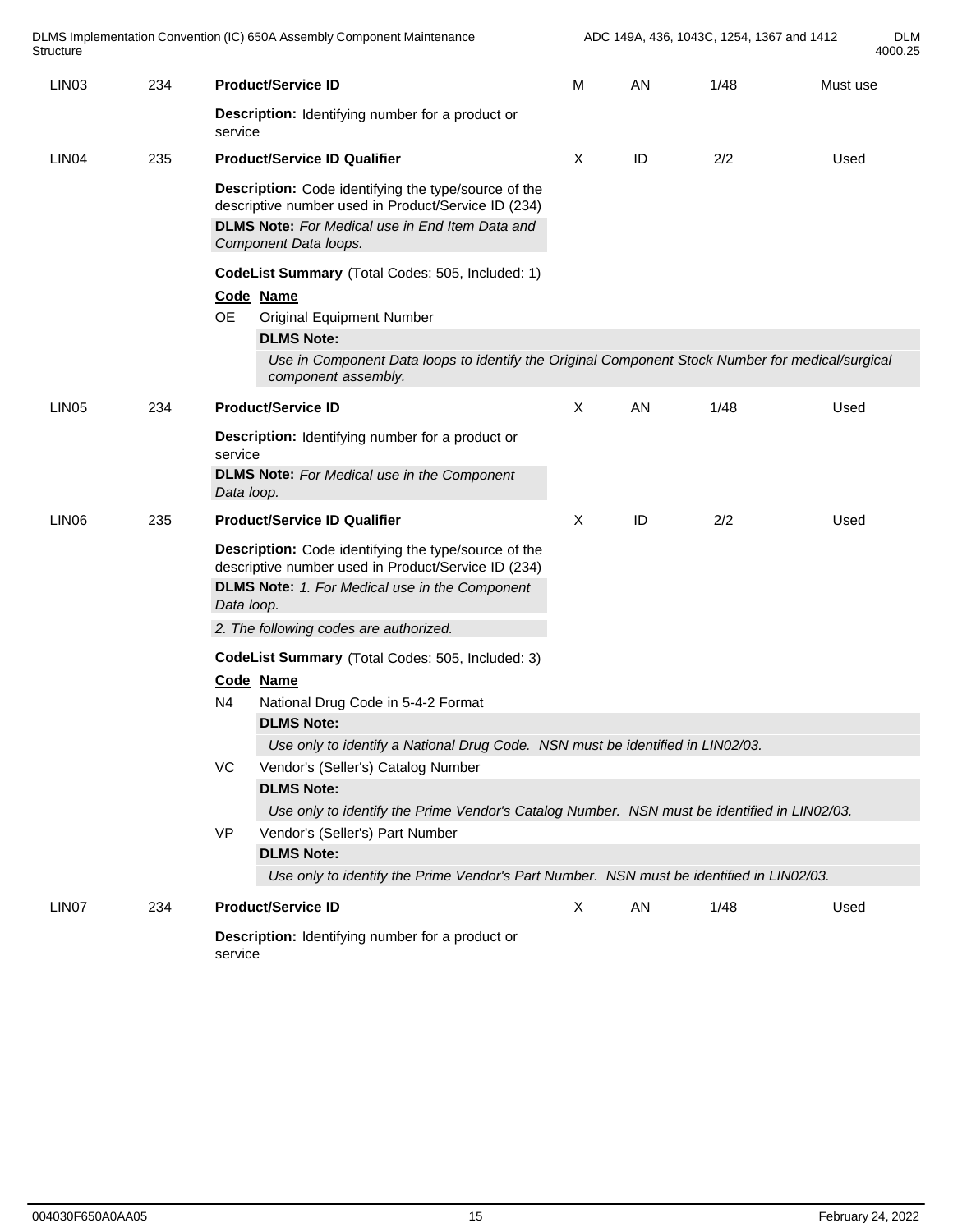**QTY** Quantity **Pos: 0600 Max: >1**<br>Detail - Optional **Detail - Optional Loop: HL Elements: 3**

# **User Option (Usage):** Used

**Purpose:** To specify quantity information

# **Syntax Rules:**

- 1. R0204 At least one of QTY02 or QTY04 is required.
- 2. E0204 Only one of QTY02 or QTY04 may be present.

# **Semantics:**

1. QTY04 is used when the quantity is non-numeric.

# **DLMS Note:**

- *1. Use in 2/HL/0100 transaction loops to identify the quantity being requested.*
- *2. For Medical use in End Item Data (C2A) and Component Data (C2D) loops.*

| <b>Ref</b>       | <u>ld</u> | <b>Element Name</b>                                                                                                                                          | <b>Req</b> | <b>Type</b> | Min/Max | <b>Usage</b>      |
|------------------|-----------|--------------------------------------------------------------------------------------------------------------------------------------------------------------|------------|-------------|---------|-------------------|
| QTY01            | 673       | <b>Quantity Qualifier</b>                                                                                                                                    | M          | ID          | 2/2     | Must use          |
|                  |           | <b>Description:</b> Code specifying the type of quantity                                                                                                     |            |             |         |                   |
|                  |           | <b>DLMS Note:</b> The following codes are authorized.                                                                                                        |            |             |         |                   |
|                  |           | CodeList Summary (Total Codes: 976, Included: 4)                                                                                                             |            |             |         |                   |
|                  |           | Code Name                                                                                                                                                    |            |             |         |                   |
|                  |           | On Order Quantity<br>63                                                                                                                                      |            |             |         |                   |
|                  |           | <b>DLMS Note:</b>                                                                                                                                            |            |             |         |                   |
|                  |           | 1. Use to identify the number of assemblies being requested, Total Number of Assemblages in End Item<br>Data loop.                                           |            |             |         |                   |
|                  |           | 2. Use to identify the quantity of each component that is to be placed in an assembly, Basic Quantity in<br>the Component Data loop.                         |            |             |         |                   |
|                  |           | <b>Order Quantity Multiple</b><br>AP                                                                                                                         |            |             |         |                   |
|                  |           | <b>DLMS Note:</b>                                                                                                                                            |            |             |         |                   |
|                  |           | Use to identify the Extended Quantity of a component part in an assembly in the Component Data loop.                                                         |            |             |         |                   |
|                  |           | <b>SH</b><br>Shortage                                                                                                                                        |            |             |         |                   |
|                  |           | <b>DLMS Note:</b>                                                                                                                                            |            |             |         |                   |
|                  |           | Use to identify the Quantity Authorized Short of a component part in an assembly in the Component<br>Data loop.                                              |            |             |         |                   |
|                  |           | T <sub>5</sub><br><b>Total Number of Units</b>                                                                                                               |            |             |         |                   |
|                  |           | <b>DLMS Note:</b>                                                                                                                                            |            |             |         |                   |
|                  |           | Use as needed in the end item data loop to identify the total number of lines in the Assemblage<br>Identification Number (AIN).                              |            |             |         |                   |
| QTY02            | 380       | Quantity                                                                                                                                                     | X          | R.          | 1/15    | Used              |
|                  |           | <b>Description:</b> Numeric value of quantity                                                                                                                |            |             |         |                   |
|                  |           | <b>DLMS Note:</b> 1. Express as whole number with no<br>decimals.                                                                                            |            |             |         |                   |
|                  |           | 2. A field size exceeding 5 positions may not be<br>received or understood by the recipient's automated<br>processing system. See introductory DLMS note 3c. |            |             |         |                   |
| QTY03            | C001      | <b>Composite Unit of Measure</b>                                                                                                                             | O          | Comp        |         | Used              |
|                  |           | Description: To identify a composite unit of<br>measure(See Figures Appendix for examples of                                                                 |            |             |         |                   |
| 004030F650A0AA05 |           | 16                                                                                                                                                           |            |             |         | February 24, 2022 |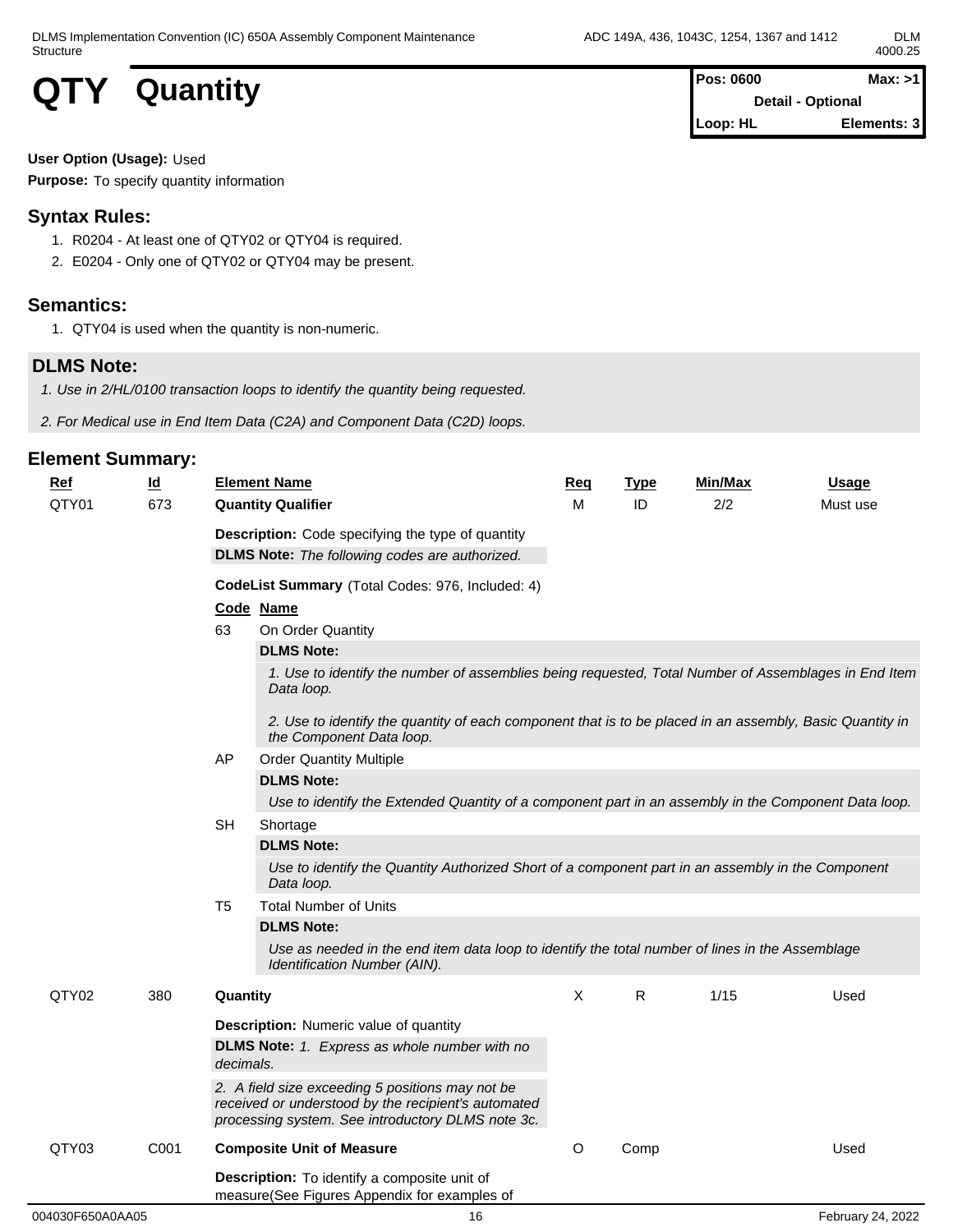4000.25

| DLMS Implementation Convention (IC) 650A Assembly Component Maintenance | 1254<br>1367<br>1043C<br>ADC.<br>$\rightarrow$ 440<br>149A.<br>436.<br>$^\prime$ and 1412 | DI N<br><b>DLIVI</b> |
|-------------------------------------------------------------------------|-------------------------------------------------------------------------------------------|----------------------|
| Structure                                                               |                                                                                           | 4000.25              |

| Ref      | $Id$ | <b>Element Name</b><br>use)                                                                                                                                                                 | Req     | <b>Type</b> | <b>Min/Max</b> | <b>Usage</b> |  |
|----------|------|---------------------------------------------------------------------------------------------------------------------------------------------------------------------------------------------|---------|-------------|----------------|--------------|--|
| QTY03-01 | 355  | Unit or Basis for Measurement Code                                                                                                                                                          | M       | ID          | 2/2            | Must use     |  |
|          |      | <b>Description:</b> Code specifying the units in which a<br>value is being expressed, or manner in which a<br>measurement has been taken                                                    |         |             |                |              |  |
|          |      | <b>DLMS Note:</b> 1. Use to identify the unit of issue for<br>materiel requested.                                                                                                           |         |             |                |              |  |
|          |      | 2. For use with QTY01 codes 63, AP, and SH.                                                                                                                                                 |         |             |                |              |  |
|          |      | 3. DLMS users see the DLMS Unit of Issue and<br>Purchase Unit Conversion Table for available codes.                                                                                         |         |             |                |              |  |
| QTY03-04 | 355  | Unit or Basis for Measurement Code                                                                                                                                                          | $\circ$ | ID          | 2/2            | Used         |  |
|          |      | Description: Code specifying the units in which a<br>value is being expressed, or manner in which a<br>measurement has been taken<br><b>DLMS Note:</b> 1. For Medical use in Component Data |         |             |                |              |  |
|          |      | loops to identify the Unit of Measure for materiel<br>requested. Use in conjunction with QTY01 code<br>$'63'$ .                                                                             |         |             |                |              |  |
|          |      | 2. DLMS users see the DLMS Unit of Issue and<br>Purchase Unit Conversion Table for available codes.                                                                                         |         |             |                |              |  |
| QTY03-06 | 649  | <b>Multiplier</b>                                                                                                                                                                           | $\circ$ | R           | 1/10           | Used         |  |
|          |      | Description: Value to be used as a multiplier to<br>obtain a new value                                                                                                                      |         |             |                |              |  |
|          |      | <b>DLMS Note:</b> For Medical use in Component Data<br>loops to identify the Measurement Quantity for<br>materiel requested. Use in conjunction with QTY01<br>code '63'.                    |         |             |                |              |  |
|          |      |                                                                                                                                                                                             |         |             |                |              |  |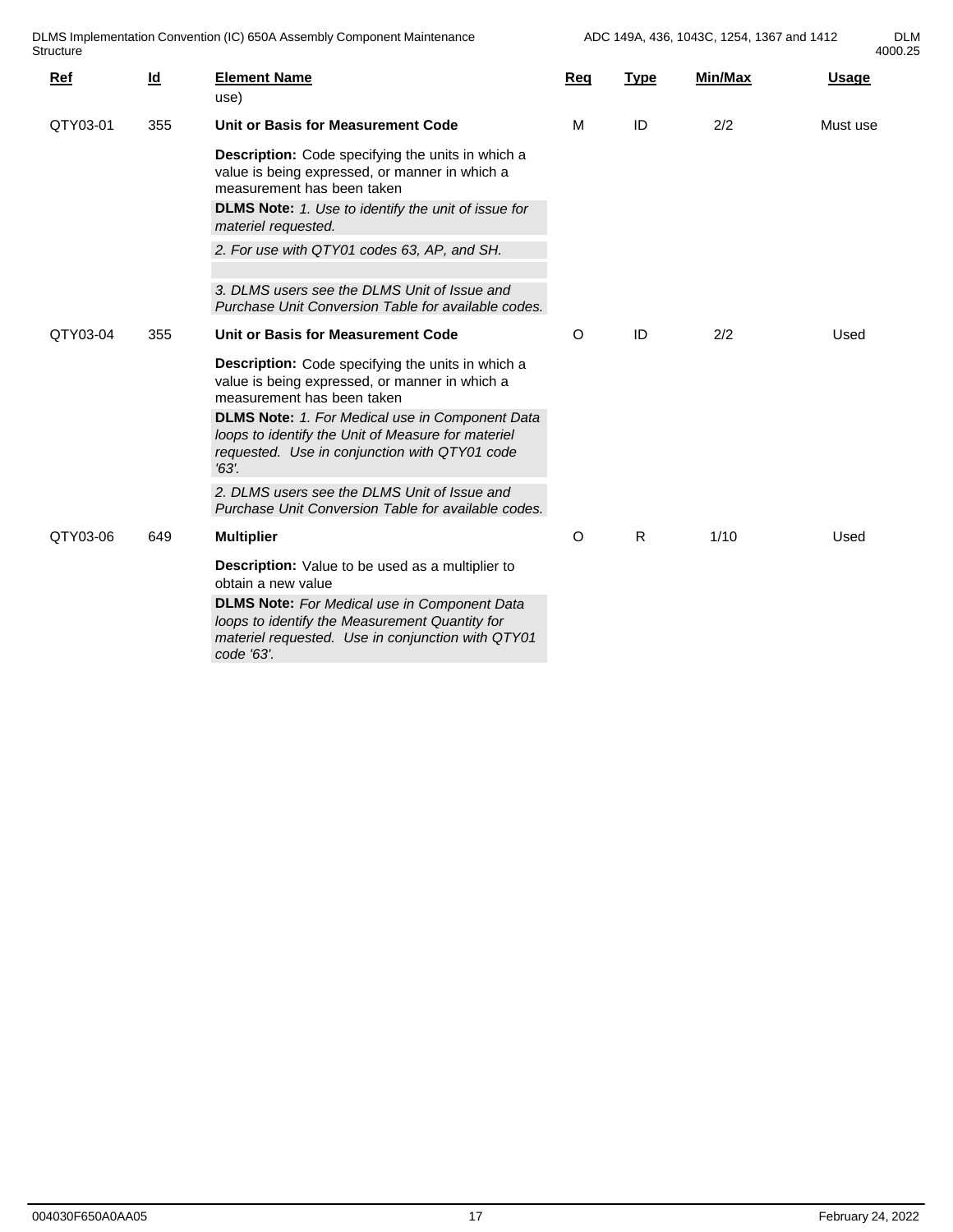# **YNQ** Yes/No Question **Pos: 0700 Max:** >1

**Detail - Optional Loop: HL Elements: 2**

#### **User Option (Usage):** Used

**Purpose:** To identify and answer yes and no questions, including the date, time, and comments further qualifying the condition

## **Syntax Rules:**

- 1. E010910 Only one of YNQ01, YNQ09 or YNQ10 may be present.
- 2. P0304 If either YNQ03 or YNQ04 is present, then the other is required.
- 3. C0908 If YNQ09 is present, then YNQ08 is required.

#### **Semantics:**

- 1. YNQ02 confirms or denies the statement made in YNQ01, YNQ09 or YNQ10. A "Y" indicates the statement is confirmed; an "N" indicates the statement is denied.
- 2. YNQ10 contains a free-form question when codified questions are not available.

#### **DLMS Note:**

*For Medical use in Component Data (C2D) loops.*

| $Ref$ | $\underline{\mathsf{Id}}$ |    | <b>Element Name</b>                                                                                                                    | Reg | Type | <b>Min/Max</b> | <b>Usage</b> |
|-------|---------------------------|----|----------------------------------------------------------------------------------------------------------------------------------------|-----|------|----------------|--------------|
| YNQ01 | 1321                      |    | <b>Condition Indicator</b>                                                                                                             | х   | ID   | 2/2            | Used         |
|       |                           |    | <b>Description:</b> Code indicating a condition                                                                                        |     |      |                |              |
|       |                           |    | <b>CodeList Summary</b> (Total Codes: 1250, Included: 1)                                                                               |     |      |                |              |
|       |                           |    | Code Name                                                                                                                              |     |      |                |              |
|       |                           | ZZ | <b>Mutually Defined</b>                                                                                                                |     |      |                |              |
|       |                           |    | <b>DLMS Note:</b>                                                                                                                      |     |      |                |              |
|       |                           |    | Use in Component Data (C2D) loops to identify the Inspection Required Indicator for medical/surgical<br>component assembly.            |     |      |                |              |
|       |                           |    | A data maintenance action was approved in version 5030. The approved code/name is "CAI $-$<br>Component Assembly Inspection Required". |     |      |                |              |
| YNQ02 | 1073                      |    | <b>Yes/No Condition or Response Code</b>                                                                                               | м   | ID   | 1/1            | Must use     |
|       |                           |    | <b>Description:</b> Code indicating a Yes or No condition<br>or response                                                               |     |      |                |              |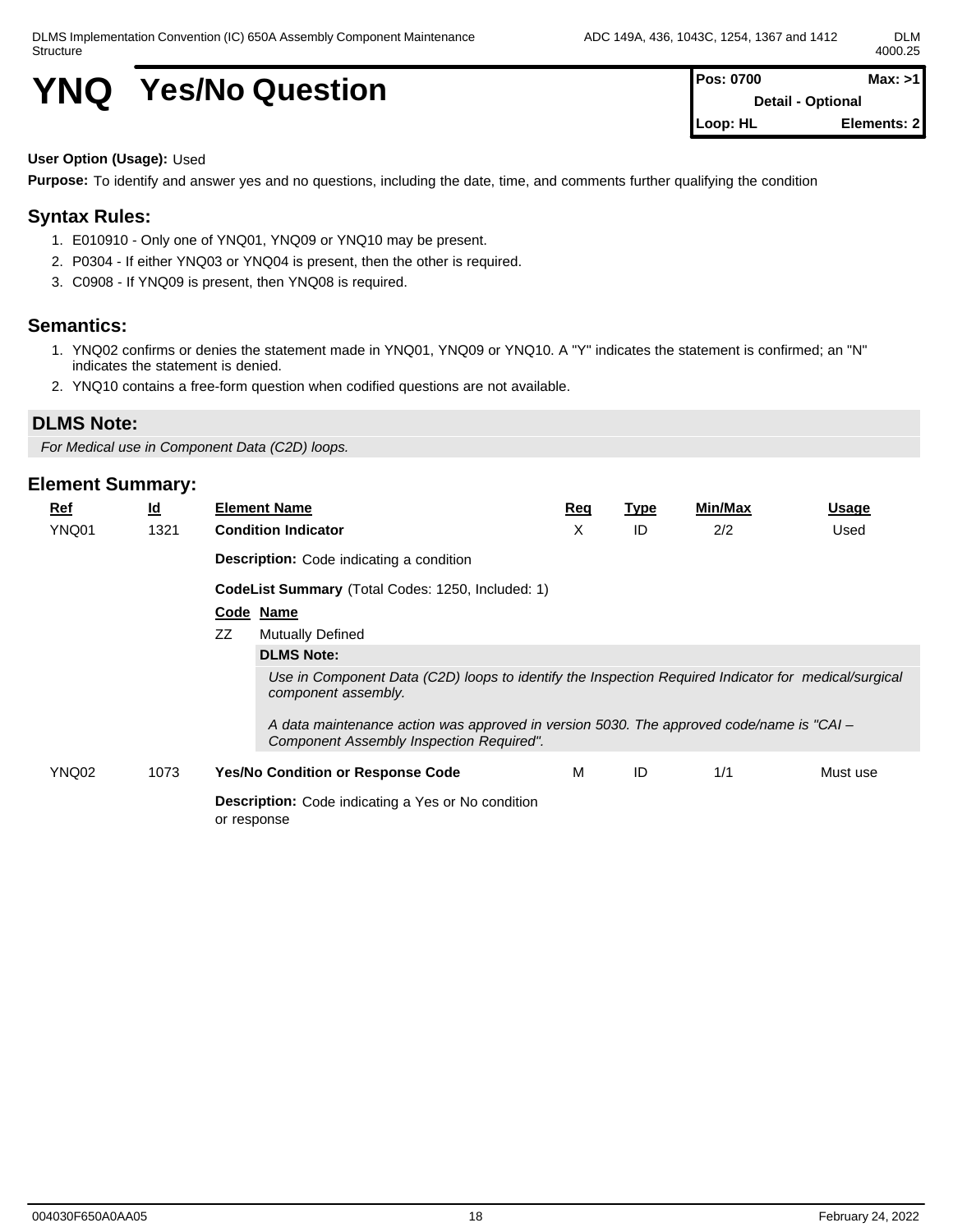# AMT Monetary Amount **Pos: 0800 Max:** >1

**Detail - Optional Loop: HL Elements: 3**

**User Option (Usage):** Used

**Purpose:** To indicate the total monetary amount

## **DLMS Note:**

*For Medical use in End Item Data (C2A) loop.*

## **Element Summary: Ref Id Element Name Req Type Min/Max Usage** AMT01 522 **Amount Qualifier Code Description:** Code to qualify amount **DLMS Note:** *The following codes are authorized.* M ID 1/3 Must use **CodeList Summary** (Total Codes: 1696, Included: 1) **Code Name** TC Proposed Cost **DLMS Note:** *Use in End Item Data loop to identify the Assembly Estimated Cost.* AMT02 782 **Monetary Amount Description:** Monetary amount M R 1/18 Must use AMT03 478 **Credit/Debit Flag Code Description:** Code indicating whether amount is a credit or debit O ID 1/1 Used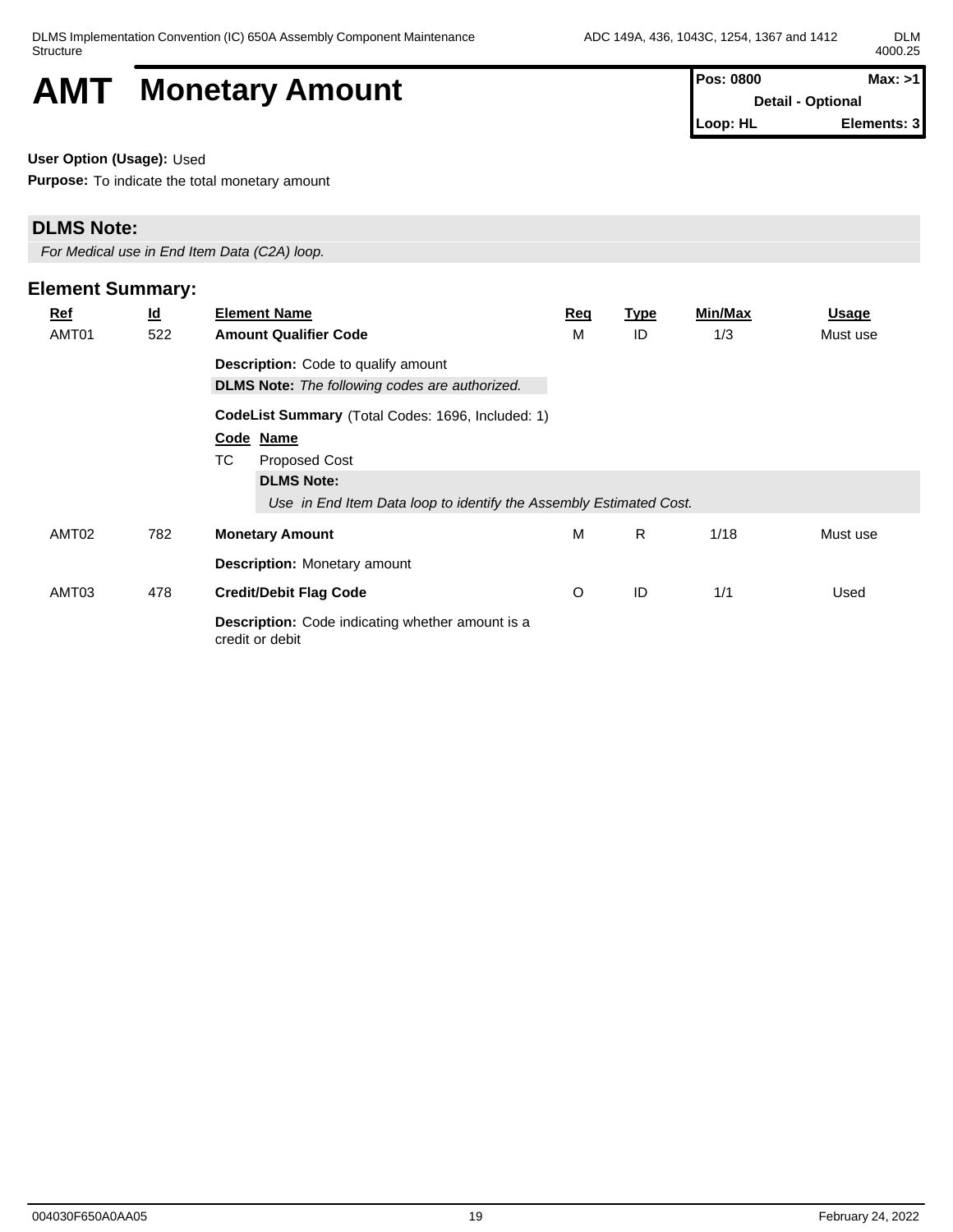# **MEA** Measurements **Pos:** 1000 **Max:** >1

**Detail - Optional Loop: HL Elements: 3**

### **User Option (Usage):** Used

**Purpose:** To specify physical measurements or counts, including dimensions, tolerances, variances, and weights(See Figures Appendix for example of use of C001)

## **Syntax Rules:**

- 1. R03050608 At least one of MEA03, MEA05, MEA06 or MEA08 is required.
- 2. C0504 If MEA05 is present, then MEA04 is required.
- 3. C0604 If MEA06 is present, then MEA04 is required.
- 4. L07030506 If MEA07 is present, then at least one of MEA03, MEA05 or MEA06 is required.
- 5. E0803 Only one of MEA08 or MEA03 may be present.

## **Semantics:**

1. MEA04 defines the unit of measure for MEA03, MEA05, and MEA06.

## **Comments:**

1. When citing dimensional tolerances, any measurement requiring a sign (+ or -), or any measurement where a positive (+) value cannot be assumed, use MEA05 as the negative (-) value and MEA06 as the positive (+) value.

# **DLMS Note:**

- *1. Use multiple repetitions to identify any measurement/dimensions*
- *2. For Medical use in the Component Data (C2D) loop.*

| <b>Ref</b> | <u>ld</u> | <b>Element Name</b>                                                                                                                                                                                                                                                                                                                                          | Req | <b>Type</b> | <b>Min/Max</b> | <b>Usage</b> |
|------------|-----------|--------------------------------------------------------------------------------------------------------------------------------------------------------------------------------------------------------------------------------------------------------------------------------------------------------------------------------------------------------------|-----|-------------|----------------|--------------|
| MEA01      | 737       | <b>Measurement Reference ID Code</b>                                                                                                                                                                                                                                                                                                                         | O   | ID          | 2/2            | Used         |
|            |           | Description: Code identifying the broad category to<br>which a measurement applies<br><b>DLMS Note:</b> The following codes are authorized.                                                                                                                                                                                                                  |     |             |                |              |
|            |           | CodeList Summary (Total Codes: 157, Included: 2)                                                                                                                                                                                                                                                                                                             |     |             |                |              |
|            |           | Code Name<br><b>PD</b><br><b>Physical Dimensions</b>                                                                                                                                                                                                                                                                                                         |     |             |                |              |
|            |           | <b>DLMS Note:</b><br>Use in the Component Data loop to define the Unit Cube being passed in MEA03.                                                                                                                                                                                                                                                           |     |             |                |              |
|            |           | WT<br>Weights<br><b>DLMS Note:</b><br>Use in the Component Data loop to define the Assembly Unit of Issue Weight being passed in MEA03.                                                                                                                                                                                                                      |     |             |                |              |
| MEA02      | 738       | <b>Measurement Qualifier</b>                                                                                                                                                                                                                                                                                                                                 | O   | ID          | 1/3            | Used         |
|            |           | <b>Description:</b> Code identifying a specific product or<br>process characteristic to which a measurement<br>applies<br><b>DLMS Note:</b> 1. Use to identify the specific<br>dimension/measurement quantified in MEA03.<br>2. The following codes are authorized.<br>CodeList Summary (Total Codes: 959, Included: 2)<br>Code Name<br>U<br>Weight per Unit |     |             |                |              |
|            |           | <b>DLMS Note:</b><br>Use in the Component Data loop to define the Assembly Unit of Issue Weight being passed in MEA03.                                                                                                                                                                                                                                       |     |             |                |              |
|            |           |                                                                                                                                                                                                                                                                                                                                                              |     |             |                |              |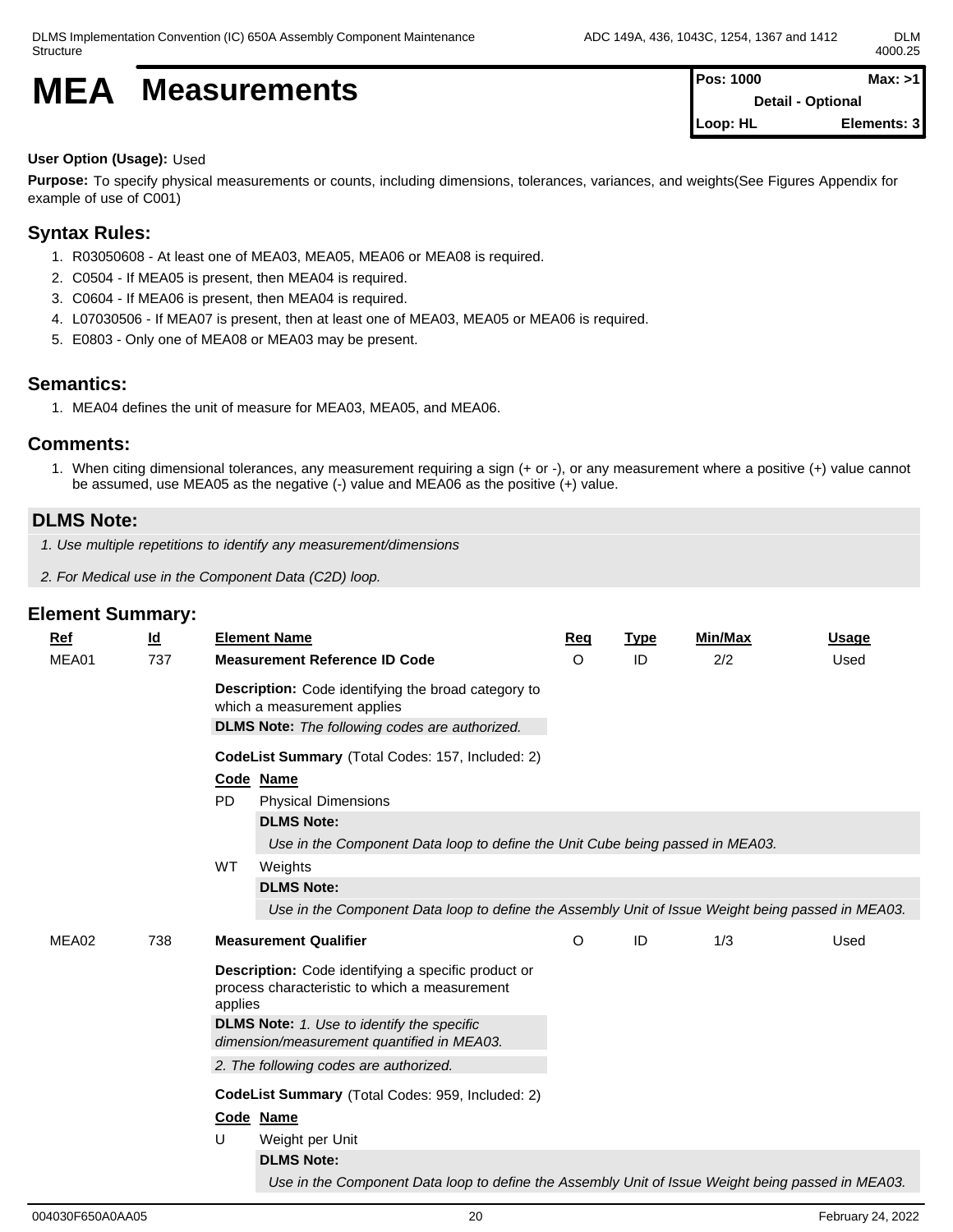| ואו ונו |
|---------|
| 4000.25 |

|       |     | Code Name<br>UCB Cube<br><b>DLMS Note:</b><br>Use in the Component Data loops to define the Unit Cube being passed in MEA03. |   |   |      |      |  |
|-------|-----|------------------------------------------------------------------------------------------------------------------------------|---|---|------|------|--|
| MEA03 | 739 | <b>Measurement Value</b><br><b>Description:</b> The value of the measurement                                                 | X | R | 1/20 | Used |  |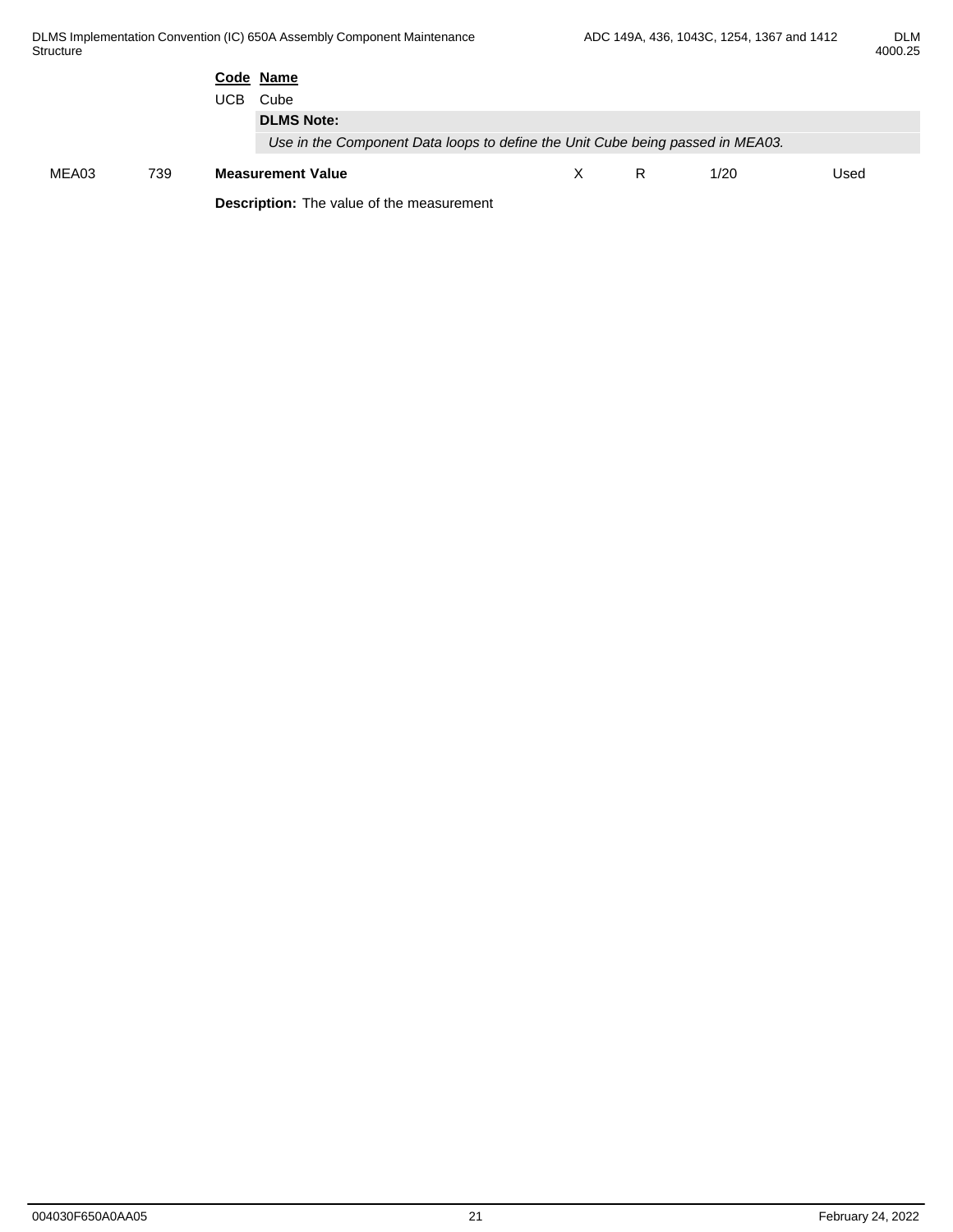# **LM** Code Source Information **Pos: 1500** Max: 1

**Detail - Optional Loop: LM Elements: 1**

**User Option (Usage):** Used

**Purpose:** To transmit standard code list identification information

## **Comments:**

1. LM02 identifies the applicable industry code list source information.

### **DLMS Note:**

*Use this 2/LM/1500 loop to identify coded information maintained in department or agency documentation.*

| $Ref$ | <u>ld</u> | <b>Element Name</b>                                                   | <u>Req</u> | <b>Type</b> | Min/Max | Usage    |
|-------|-----------|-----------------------------------------------------------------------|------------|-------------|---------|----------|
| LM01  | 559       | <b>Agency Qualifier Code</b>                                          | М          | ID          | 2/2     | Must use |
|       |           | Description: Code identifying the agency assigning<br>the code values |            |             |         |          |
|       |           | CodeList Summary (Total Codes: 187, Included: 1)                      |            |             |         |          |
|       |           | Code Name                                                             |            |             |         |          |
|       |           | Department of Defense (DoD)<br>DF                                     |            |             |         |          |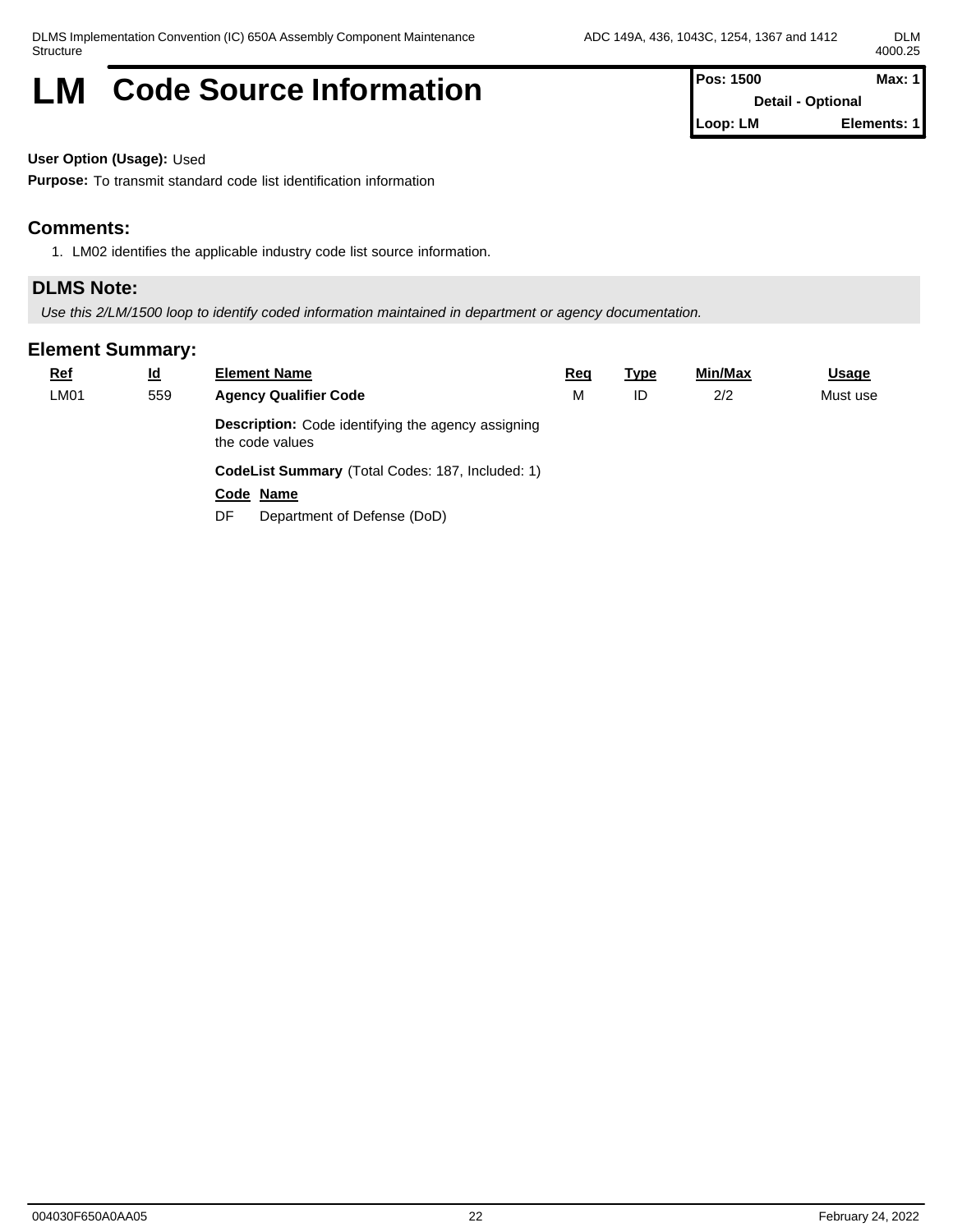**Detail - Mandatory Loop: LM Elements: 2**

**LQ Industry Code Pos: 1600 Max: >1**<br>Detail - Mandatory

**User Option (Usage):** Must use

**Purpose:** Code to transmit standard industry codes

# **Syntax Rules:**

1. C0102 - If LQ01 is present, then LQ02 is required.

# **DLMS Note:**

*1. Use to identify codes, as appropriate, consistent with management information requirements.*

*2. For Medical use in the End Item Data (C2A), Assemblage Control Data (C2B), and the Component Data (C2D) loops as required.*

| <b>Ref</b> | $\underline{\mathsf{Id}}$ |           | <b>Element Name</b>                                                                                                                                                                                        | <u>Req</u>                                                                                                                                                                                                                                                           | <b>Type</b> | <u>Min/Max</u> | <u>Usage</u> |
|------------|---------------------------|-----------|------------------------------------------------------------------------------------------------------------------------------------------------------------------------------------------------------------|----------------------------------------------------------------------------------------------------------------------------------------------------------------------------------------------------------------------------------------------------------------------|-------------|----------------|--------------|
| LQ01       | 1270                      |           | <b>Code List Qualifier Code</b>                                                                                                                                                                            | $\Omega$                                                                                                                                                                                                                                                             | ID          | 1/3            | Used         |
|            |                           | code list | <b>Description:</b> Code identifying a specific industry                                                                                                                                                   |                                                                                                                                                                                                                                                                      |             |                |              |
|            |                           |           | <b>DLMS Note:</b> The following codes are authorized.                                                                                                                                                      |                                                                                                                                                                                                                                                                      |             |                |              |
|            |                           |           | CodeList Summary (Total Codes: 769, Included: 7)                                                                                                                                                           |                                                                                                                                                                                                                                                                      |             |                |              |
|            |                           |           | Code Name                                                                                                                                                                                                  |                                                                                                                                                                                                                                                                      |             |                |              |
|            |                           | 0         | Document Identification Code                                                                                                                                                                               |                                                                                                                                                                                                                                                                      |             |                |              |
|            |                           |           | <b>DLMS Note:</b>                                                                                                                                                                                          |                                                                                                                                                                                                                                                                      |             |                |              |
|            |                           |           | 1. The DIC is retained in the DLMS to facilitate transaction conversion in a mixed DLSS/DLMS<br>environment. Continued support of the DIC in a full DLMS environment will be assessed at a future<br>date. |                                                                                                                                                                                                                                                                      |             |                |              |
|            |                           |           | 2. Use in the End Item Data, Assemblage Control, and Component Data loops.                                                                                                                                 |                                                                                                                                                                                                                                                                      |             |                |              |
|            |                           |           | 3. Future streamlined data; see introductory DLMS note 3b.                                                                                                                                                 |                                                                                                                                                                                                                                                                      |             |                |              |
|            |                           | 33        | Air Commodity and Special Handling Code                                                                                                                                                                    |                                                                                                                                                                                                                                                                      |             |                |              |
|            |                           |           | <b>DLMS Note:</b>                                                                                                                                                                                          |                                                                                                                                                                                                                                                                      |             |                |              |
|            |                           |           |                                                                                                                                                                                                            |                                                                                                                                                                                                                                                                      |             |                |              |
|            |                           | 34        | Water Commodity and Special Handling Code                                                                                                                                                                  |                                                                                                                                                                                                                                                                      |             |                |              |
|            |                           |           | <b>DLMS Note:</b>                                                                                                                                                                                          |                                                                                                                                                                                                                                                                      |             |                |              |
|            |                           |           |                                                                                                                                                                                                            |                                                                                                                                                                                                                                                                      |             |                |              |
|            |                           | AL        | Special Requirements Code                                                                                                                                                                                  |                                                                                                                                                                                                                                                                      |             |                |              |
|            |                           |           | <b>DLMS Note:</b>                                                                                                                                                                                          |                                                                                                                                                                                                                                                                      |             |                |              |
|            |                           |           | 1. Use to identify precedence, special handling, and processing requirements.                                                                                                                              |                                                                                                                                                                                                                                                                      |             |                |              |
|            |                           |           |                                                                                                                                                                                                            | Use in the Component Data loop to identify the Air Commodity and Special Handling Code.<br>Use in the Component Data loop to identify the Water Commodity and Special Handling Code.<br>2. Use in the Component Data loop to identify the Special Requirements Code. |             |                |              |
|            |                           | EQ        | Controlled Inventory Item Code                                                                                                                                                                             |                                                                                                                                                                                                                                                                      |             |                |              |
|            |                           |           | <b>DLMS Note:</b>                                                                                                                                                                                          |                                                                                                                                                                                                                                                                      |             |                |              |
|            |                           |           | Use in the Component Data loop to identify the Controlled Inventory Item Code.                                                                                                                             |                                                                                                                                                                                                                                                                      |             |                |              |
|            |                           | FE.       | Shelf Life Code                                                                                                                                                                                            |                                                                                                                                                                                                                                                                      |             |                |              |
|            |                           |           | <b>DLMS Note:</b>                                                                                                                                                                                          |                                                                                                                                                                                                                                                                      |             |                |              |
|            |                           |           | Use in the Component Data loop to identify the Shelf Life Code.                                                                                                                                            |                                                                                                                                                                                                                                                                      |             |                |              |
|            |                           |           | <b>HMC</b> Hazardous Material Content Code                                                                                                                                                                 |                                                                                                                                                                                                                                                                      |             |                |              |
|            |                           |           | <b>DLMS Note:</b>                                                                                                                                                                                          |                                                                                                                                                                                                                                                                      |             |                |              |
|            |                           |           | 1. Use in the Component Data loop to identify the "Hazardous Characteristics Code".                                                                                                                        |                                                                                                                                                                                                                                                                      |             |                |              |
|            |                           |           | 2. Implementation Note: This is an X12 Migration Code approved for use in Version 5020.<br>Implementers must manually update 4030 software to recognize this code.                                         |                                                                                                                                                                                                                                                                      |             |                |              |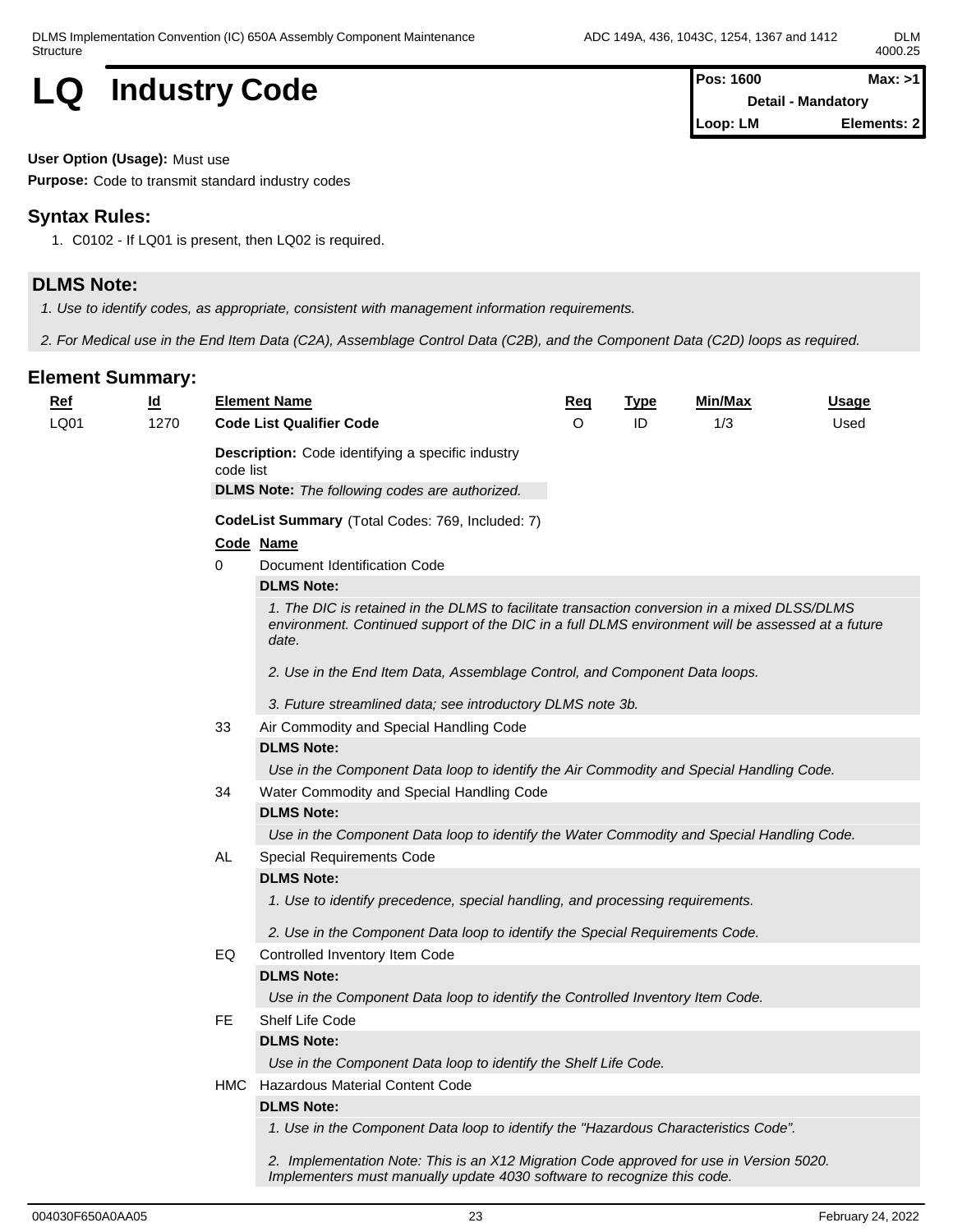| DLMS Implementation Convention (IC) 650A Assembly Component Maintenance<br>Structure |      |      |                                                                                  |  | ADC 149A, 436, 1043C, 1254, 1367 and 1412 | <b>DLM</b><br>4000.25 |      |  |
|--------------------------------------------------------------------------------------|------|------|----------------------------------------------------------------------------------|--|-------------------------------------------|-----------------------|------|--|
|                                                                                      | LQ02 | 1271 | <b>Industry Code</b>                                                             |  | AN                                        | 1/30                  | Used |  |
|                                                                                      |      |      | <b>Description:</b> Code indicating a code from a specific<br>industry code list |  |                                           |                       |      |  |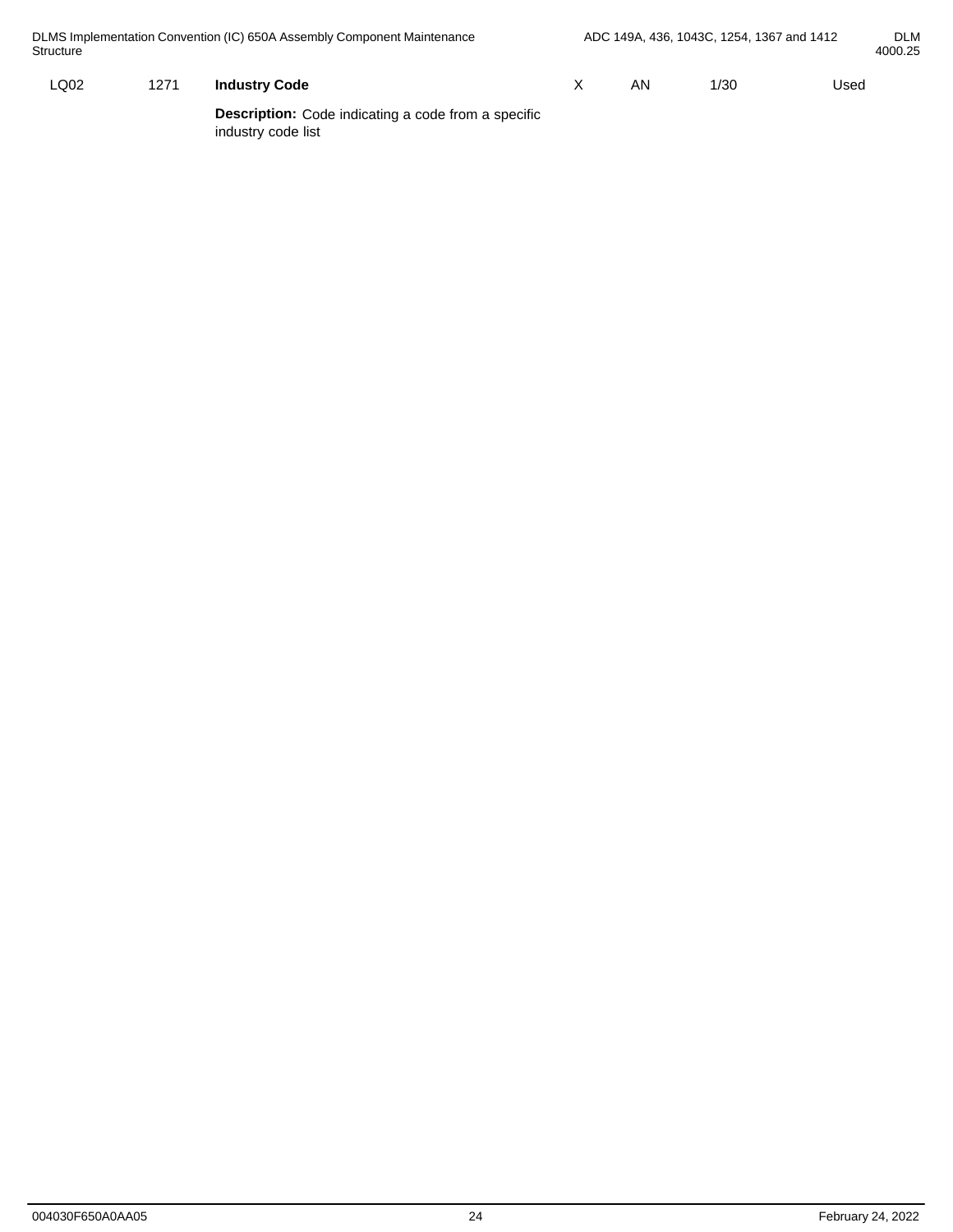DLMS Implementation Convention (IC) 650A Assembly Component Maintenance Structure

**MTX Text MTX Text Pos: 2500 Max: 1 Detail - Optional Loop: MTX Elements: 2**

**User Option (Usage):** Used Purpose: To specify textual data

# **Syntax Rules:**

- 1. C0102 If MTX01 is present, then MTX02 is required.
- 2. C0302 If MTX03 is present, then MTX02 is required.
- 3. C0504 If MTX05 is present, then MTX04 is required.

## **Semantics:**

1. MTX05 is the number of lines to advance before printing.

### **Comments:**

1. If MTX04 is "AA - Advance the specific number of lines before print", then MTX05 is required.

## **DLMS Note:**

*For Medical use in End Item Data (C2A) and Component Data (C2D) loops.*

| Ref   | $\underline{\mathsf{Id}}$                        |                                                                  | <b>Element Name</b>                                                                               | Req     | <b>Type</b> | Min/Max | <b>Usage</b> |  |  |
|-------|--------------------------------------------------|------------------------------------------------------------------|---------------------------------------------------------------------------------------------------|---------|-------------|---------|--------------|--|--|
| MTX01 | 363                                              | <b>Note Reference Code</b>                                       |                                                                                                   | $\circ$ | ID          | 3/3     | Used         |  |  |
|       |                                                  |                                                                  | <b>Description:</b> Code identifying the functional area or<br>purpose for which the note applies |         |             |         |              |  |  |
|       | CodeList Summary (Total Codes: 342, Included: 1) |                                                                  |                                                                                                   |         |             |         |              |  |  |
|       |                                                  |                                                                  | Code Name                                                                                         |         |             |         |              |  |  |
|       |                                                  | <b>IID</b>                                                       | Inventory (Stock) Description                                                                     |         |             |         |              |  |  |
|       |                                                  |                                                                  | <b>DLMS Note:</b>                                                                                 |         |             |         |              |  |  |
|       |                                                  |                                                                  | 1. Use to identify the Assembly Nomenclature in the End Item Data loop.                           |         |             |         |              |  |  |
|       |                                                  |                                                                  | 2. Use to identify the Component Nomenclature in the Component Data loop.                         |         |             |         |              |  |  |
| MTX02 | 1551                                             | <b>Message Text</b>                                              |                                                                                                   | X       | AN          | 1/4096  | Used         |  |  |
|       |                                                  | <b>Description:</b> To transmit large volumes of message<br>text |                                                                                                   |         |             |         |              |  |  |